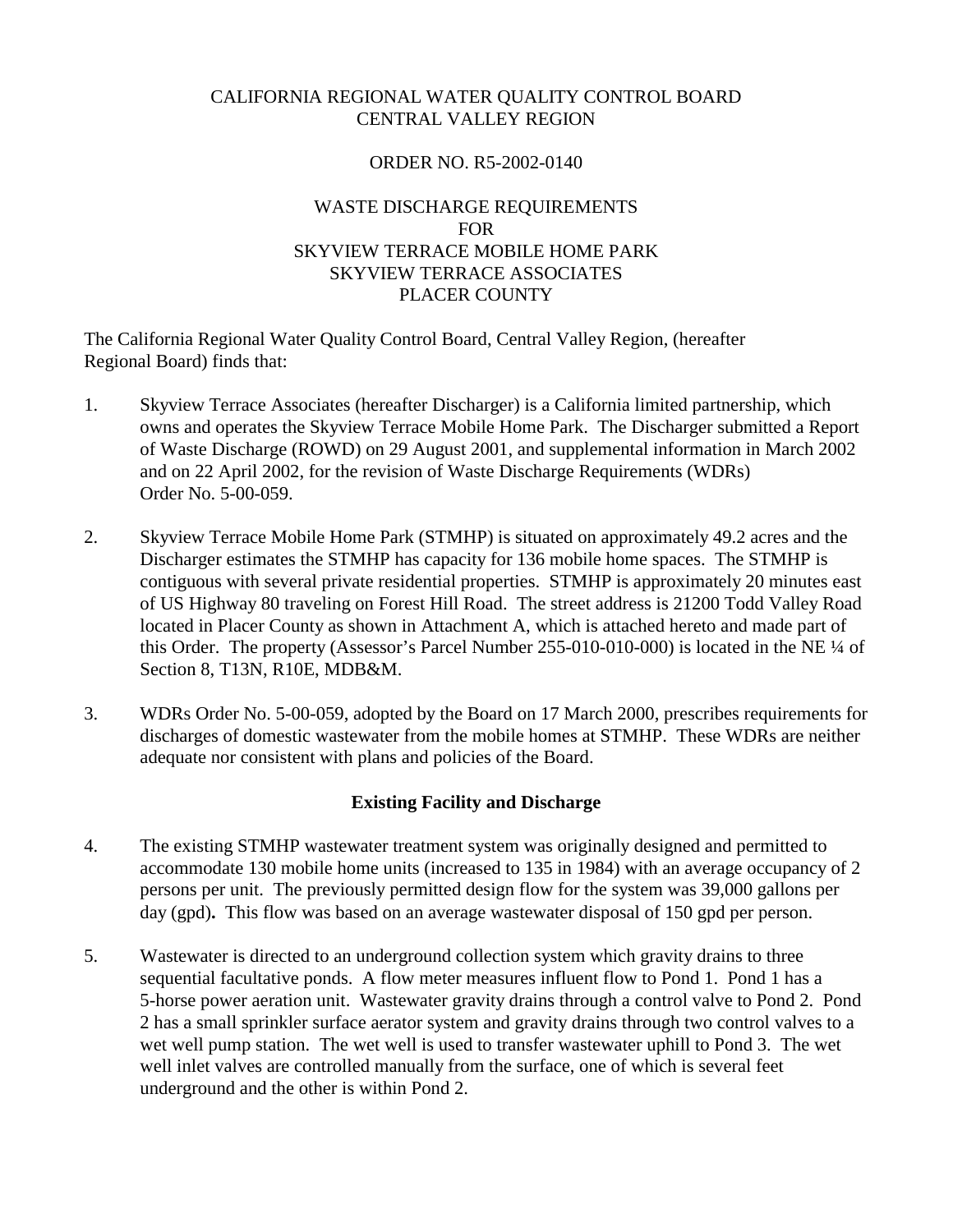- 6. Due to stuck valves in March of 1999, the wet well was modified in February 2000 such that its overflow elevation was raised up to be higher than the levees for both Ponds 1 and 2.
- 7. Pond 3 has a sprinkler system to provide surface aeration and agitation. Pond 3 is significantly higher in elevation than Ponds 1and 2 as can be seen from Attachment A. Back flow prevention measures are incorporated to prevent Pond 3 from siphoning into the wet well and overflowing to Peachstone Gulch.

#### **Sanitary Sewer System**

- 8. The STMHP sanitary sewer system does not include any lift stations. Wastewater flows by gravity to the flow meter located at the influent structure to Pond #1. The treatment system is equipped with external power connections such that an emergency electrical generator capable of powering the treatment system can be used.
- 9. The Discharger's sanitary sewer system collects wastewater using sewers, pipes, pumps, and/or other conveyance systems and directs this raw sewage to the wastewater treatment ponds. A "sanitary sewer overflow" is defined as a discharge to ground or surface water from the sanitary sewer system at any point upstream of the wastewater treatment ponds. Temporary storage and conveyance facilities (such as wet wells, regulated impoundments, tanks, highlines, etc.) may be part of a sanitary sewer system and discharges to these facilities are not considered sanitary sewer overflows, provided that the waste is fully contained within these temporary storage/conveyance facilities.
- 10. Sanitary sewer overflows may consist of varying mixtures of domestic sewage; this mixture can vary depending on the pattern of resident usage. The chief causes of sanitary sewer overflows include grease blockages, root blockages, debris blockages, sewer line flood damage, manhole structure failures, vandalism, storm or groundwater inflow/infiltration, lack of capacity, and contractor caused blockages.
- 11. Sanitary sewer overflows often contain high levels of suspended solids, pathogenic organisms, toxic pollutants, nutrients, oxygen demanding organic compounds, oil and grease, and other pollutants. Sanitary sewer overflows can cause temporary excedences of applicable water quality objectives, pose a threat to public health, adversely affect aquatic life, and impair the public recreational use and aesthetic enjoyment of surface waters in the area.
- 12. The Discharger is expected to take all necessary steps to adequately maintain, operate, and prevent discharges from its sanitary sewer collection system. This Order requires the Discharger to prepare and implement a Sanitary Sewer System Operation, Maintenance, Overflow Prevention, and Response Plan.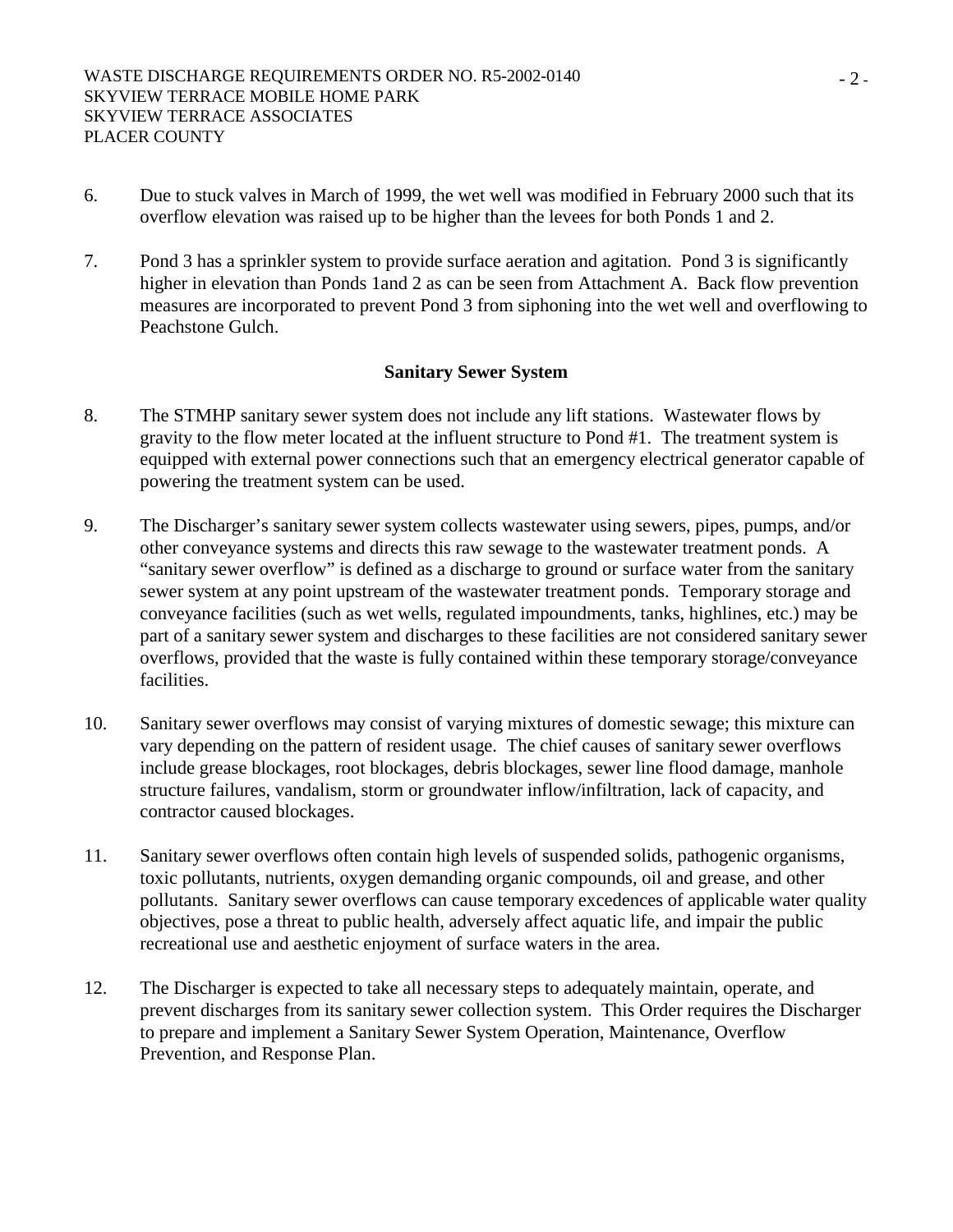#### **Planned Changes in Discharge**

13. As a result of pond overtopping observed by Regional Board staff in March of 1999, Order No. 5-00-059 required the Discharger to complete a water balance for the STMHP wastewater treatment system. An influent flow meter and pond staff gauges were installed (April 2000) to respectively monitor monthly sewage flow and pond effluent inventory. The following influent flow data was recorded in 2001:

| Month         | Gallons per day                    | Acre-feet |
|---------------|------------------------------------|-----------|
| April         | 19,283                             | 1.775     |
| May           | 18,307                             | 1.686     |
| June          | 16,143                             | 1.486     |
| July          | 17,042                             | 1.569     |
| August        | NA                                 | NA.       |
| September     | 15,521                             | 1.429     |
| October       | 16,997                             | 1.565     |
| November      | NA                                 | <b>NA</b> |
| December      | 22,831                             | 2.172     |
| Average       | 18,041                             |           |
| Rainfall est. | 9,820                              |           |
|               | Total volume measured for 7 months | 11.682    |

#### Influent flow of 2001

- 14. The ROWD describes annual influent volume of 21.8 acre-feet or approximately 19,462 gpd averaged daily flow for one year. From the Dischargers ROWD, the water balance indicates 1.5 acre-feet surplus for a one in 100-year precipitation year. The Discharger has chosen to use leachfield disposal method to dispose of the surplus. Hydraulic disposal capacity required to dispose of the surplus is calculated to be 1,600 gpd based on 300 disposal days within the year.
- 15. The leachfield ground surface slope is estimated to be approximately 24 percent and the corrected percolation rates averaged 8.0 minutes per inch (mpi). A conservative slower design percolation rate of 25 mpi was used to incorporate a safety factor into the leachfield design. A vertical assimilation (application) rate of 1.0-gallon per day per square foot was used.
- 16. Based on the application rate and 300 disposal days per year at 1,600 gpd, 540 feet of disposal trench will be required and configured into six 90 foot lines to accommodate the effluent disposal. The leach lines will use a shallow trench design with pressure dosed drip emitters.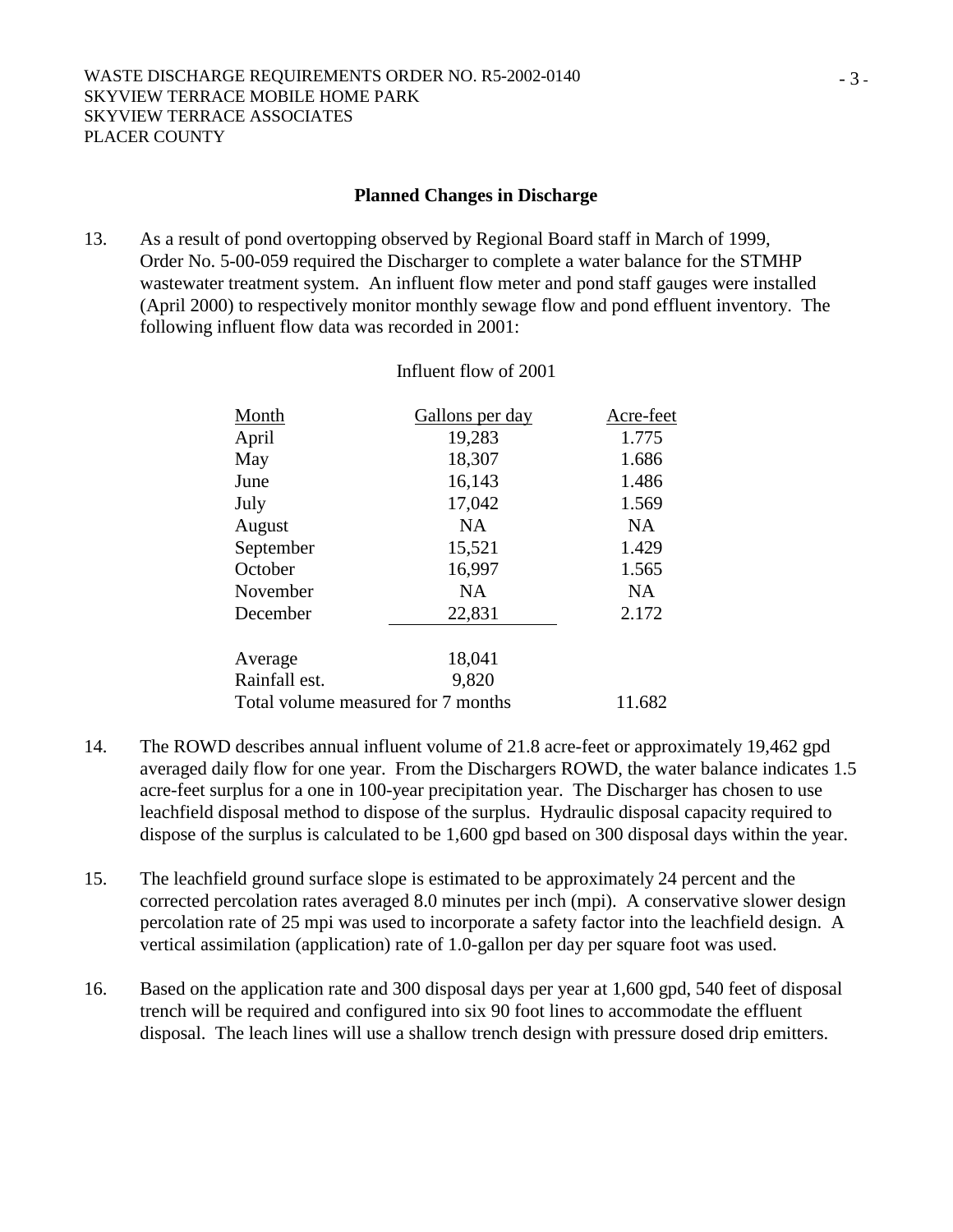- 17. As a result of recent inspections, wet well control valve failures, and review of Self Monitoring Reports, staff is concerned that groundwater quality in the area may be affected by the operation of this facility. Of particular concern are the 2001 monitoring results from monitoring well #2 and #3, which shows a history of elevated total coliform in the groundwater (see Finding 21 below).
- 18. Regional Board Order No. 5-00-059 required that groundwater monitoring wells to be installed and monitored for the purpose of evaluating the impact of the wastewater system on groundwater quality. Well No. 1, near Pond #3 is very shallow and does not allow sampling of the groundwater in the dry months of the year. Well #3 is a replacement well next to Pond #3. Well #2 is a new well next to Pond #2.

#### **Site-Specific Conditions**

- 19. The Soil Survey of Placer County (U.S.D.A. Soil Conservation Service, 1980) shows the STMHP property to be located with in the (180) Rubble Land and (159) Josephine loam, with 15 to 30 percent slopes. Soil mantles were performed to depths ranging between 6 to 8 feet and were found suitable for a shallow trench pressure dosed disposal system.
- 20. Surface water flow in the vicinity of Pond #3 and the leachfield is to Todd Creek and in the vicinity of Ponds #1 & #2 is to Peachstone Gulch, both of which are tributary to the Middle Fork of the American River. The beneficial uses of the Middle Fork American River are domestic, municipal, and agricultural supply; recreation; aesthetic enjoyment; groundwater recharge; fresh water replenishment; hydroelectric power generation and preservation and enhancement of fish, wildlife, and other aquatic resources. The beneficial uses of the underlying groundwater are domestic, industrial, and agricultural supply.

#### **Groundwater Considerations**

21. Past history had demonstrated elevated total coliform in the groundwater next to the ponds. Below is a table of groundwater data collected from the year 2001:

|                               | Units         | Dec 00    | Mar <sub>01</sub> | May 01    | <b>Jul 01</b> | Oct <sub>01</sub> |
|-------------------------------|---------------|-----------|-------------------|-----------|---------------|-------------------|
|                               |               |           |                   |           |               |                   |
| Well #2                       |               |           |                   |           |               |                   |
| Coliform Total                | <b>MPN</b>    | <b>NS</b> | 11                | 23        | <2.0          | <2.0              |
| Coliform Fecal                | <b>MPN</b>    | <b>NS</b> | <2.0              | < 2.0     | <2.0          | <2.0              |
| <b>Electrical Cond</b>        | $\mu$ mhos/cm | <b>NS</b> | 1970              | 1110      | 1000          | 940               |
| Nitrogen                      | mg/1          | <b>NS</b> | 1.6               | <b>ND</b> | <b>ND</b>     | <b>ND</b>         |
| pH                            | pH units      | <b>NS</b> | 6.8               | 6.8       | 6.7           | 6.7               |
| Water Depth                   | Feet          | <b>NS</b> | 8.3               | 3.2       | 8.0           | 19.7              |
| Well Total Depth $=25.5$ Feet |               |           |                   |           |               |                   |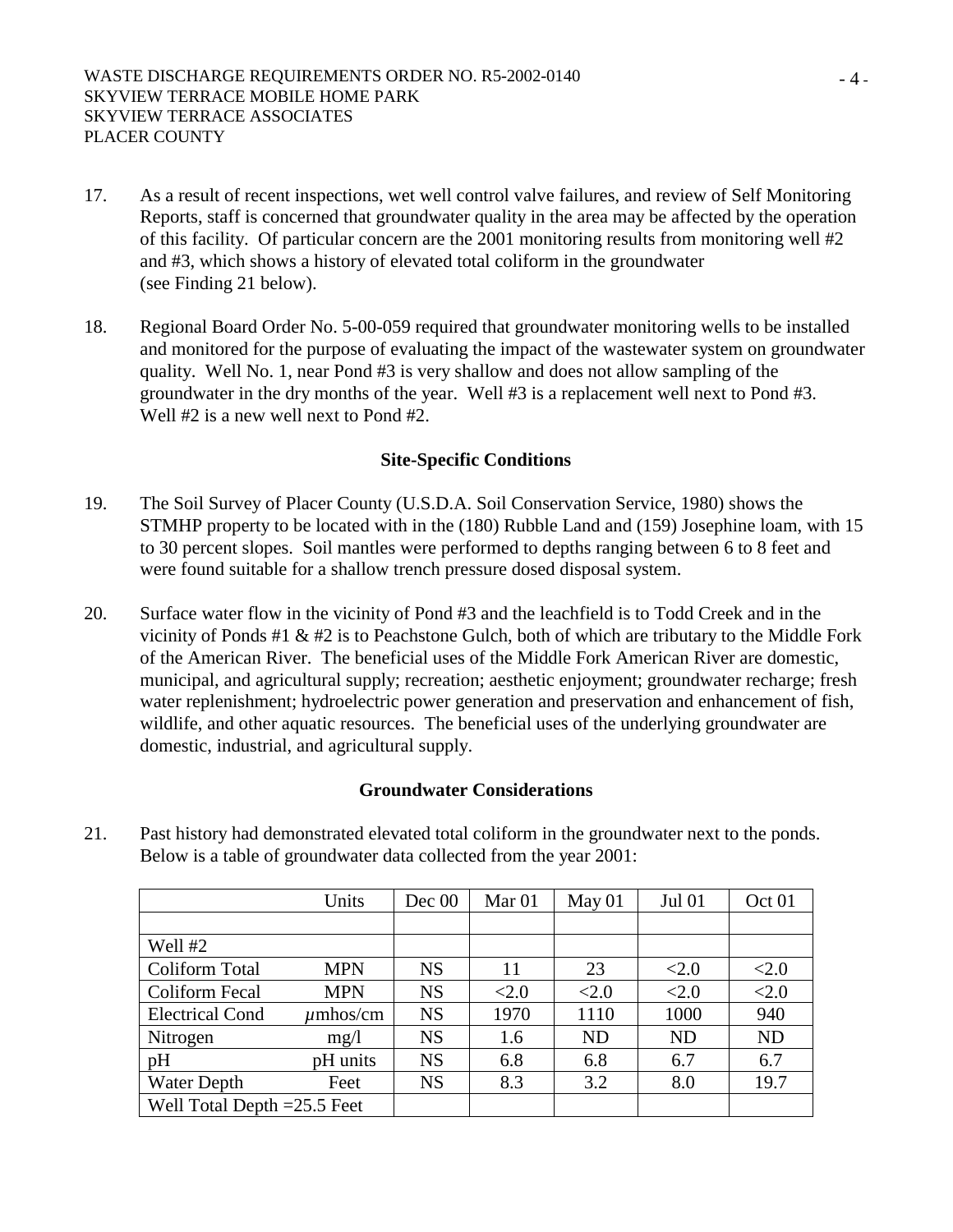#### WASTE DISCHARGE REQUIREMENTS ORDER NO. R5-2002-0140 SKYVIEW TERRACE MOBILE HOME PARK SKYVIEW TERRACE ASSOCIATES PLACER COUNTY

|                            | Units         | Dec 00    | Mar <sub>01</sub> | May 01    | <b>Jul 01</b> | Oct <sub>01</sub> |
|----------------------------|---------------|-----------|-------------------|-----------|---------------|-------------------|
|                            |               |           |                   |           |               |                   |
| Well #3                    |               |           |                   |           |               |                   |
| <b>Total Coliform</b>      | <b>MPN</b>    | >1600     | <2.0              | 23        | 11            | >1600             |
| <b>Fecal Coliform</b>      | <b>MPN</b>    | 30        | <2.0              | 2         | <2.0          | 23                |
| <b>Electrical Cond</b>     | $\mu$ mhos/cm | 415       | 229               | 346       | 425           | 440               |
| Nitrogen                   | mg/1          | <b>ND</b> | <b>ND</b>         | <b>ND</b> | <b>ND</b>     | <b>ND</b>         |
| pH                         | pH units      | 6.5       | 6.4               | 6.4       | 6.6           | 6.0               |
| <b>Water Depth</b>         | Feet          | 4.5       | 4.5               | 5.4       | 6.2           | 5.8               |
| Well Total Depth=15.5 Feet |               |           |                   |           |               |                   |

Note:  $NS = No$  Sample and  $ND = Non$  Detect

22. In March 2001, 4.0 mg/l Biochemical Oxygen Demand was measured in the groundwater sample collected from Well #2. It appears from the groundwater data collected that further investigation is required. This Order requires the Discharger to evaluate the existing groundwater data and determine if additional data is required to complete a water quality evaluation or if an impact to water quality has already occurred. In the event an impact to water quality has been determined, this Order requires the Discharger to submit a Corrective Action Plan and an Implementation Time Schedule.

#### **Groundwater Degradation**

- 23. State Water Resources Control Regional Board (State Board) Resolution No. 68-16 (hereafter Resolution 68-16 or the "Antidegradation Policy") requires the Regional Board in regulating the discharge of waste to maintain high quality waters of the state (i.e., background water quality) and shall not unreasonably affect beneficial uses.
- 24. These waste discharge requirements do not allow degradation of groundwater beneath the STMHP wastewater treatment system or the leachfield disposal area. The Discharger is required to monitor the groundwater under this leachfield disposal area and if the monitoring data indicate that the discharge of waste to the leachfield disposal area is causing groundwater to contain waste constituents in concentrations statistically greater than background water quality, then the Discharger may be required to submit a report and time schedule for compliance with Resolution 68-16. Upon review of such report, the Regional Board may revise this Order, including the groundwater limitations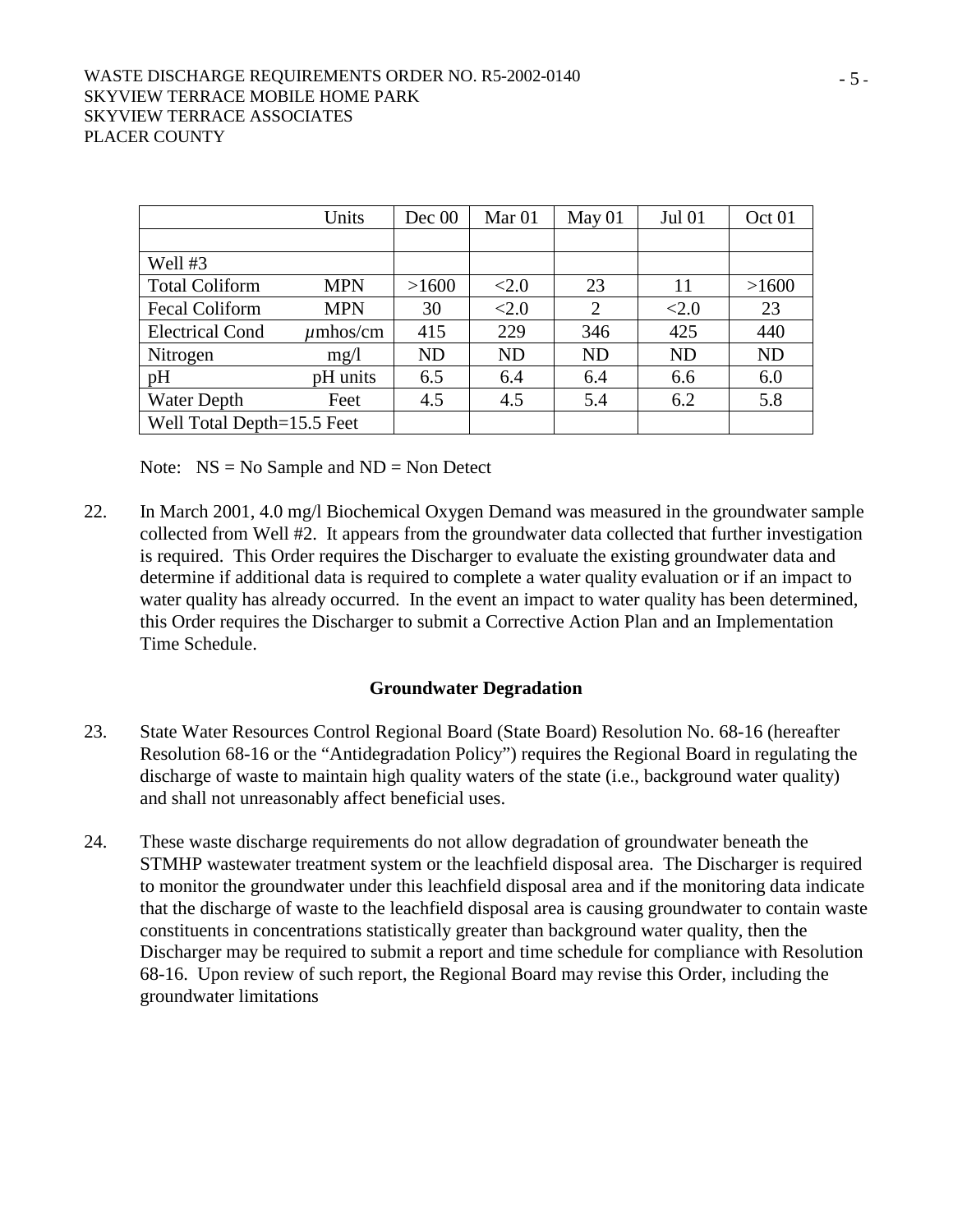#### **Treatment and Control Practices**

- 25. This wastewater treatment facility provides treatment and control of the discharge that incorporates:
	- a. Technology for secondary treatment;
	- b. Disposal of wastewater subsurface on fallow land;
	- c. Has backup power available for aerators in case of power failure;
	- d. Resident education on conserving the water resources by park management;
	- e. Maintaining an operation and maintenance (O&M) manual; and
	- f. Staffing to assure proper operation and maintenance.
- 26. The facility treats wastewater to secondary standards and is increasing disposal capacity with subsurface disposal. Because a municipal well is located within 150 feet of the disposal site, groundwater monitoring is required at the subsurface disposal site.
- 27. This Order does not allow for degradation of groundwater quality.

#### **Basin Plan, Beneficial Uses, and Regulatory Considerations**

- 28. The *Water Quality Control Plan for the Sacramento River and San Joaquin River Basins, Fourth Edition*, (hereafter Basin Plan) designates beneficial uses, establishes water quality objectives, contains implementation plans and policies for protecting waters of the basin, and incorporates by reference plans and policies adopted by the State Board. Pursuant to Section 13263(a) of the California Water Code, waste discharge requirements must implement the Basin Plan.
- 29. The beneficial uses of the underlying groundwater are municipal and domestic supply, agricultural supply, industrial service supply, and industrial process supply.
- 30. The Basin Plan encourages water recycling.
- 31. The Basin Plan establishes numerical and narrative water quality objectives for surface and groundwater within the basin, and recognizes that water quality objectives are achieved primarily through the Regional Board's adoption of waste discharge requirements and enforcement orders. Where numerical water quality objectives are listed, these are limits necessary for the reasonable protection of beneficial uses of the water. Where compliance with narrative water quality objectives is required, the Regional Board will, on a case-by-case basis, adopt numerical limitations in orders, which will implement the narrative objectives to protect beneficial uses of the waters of the state.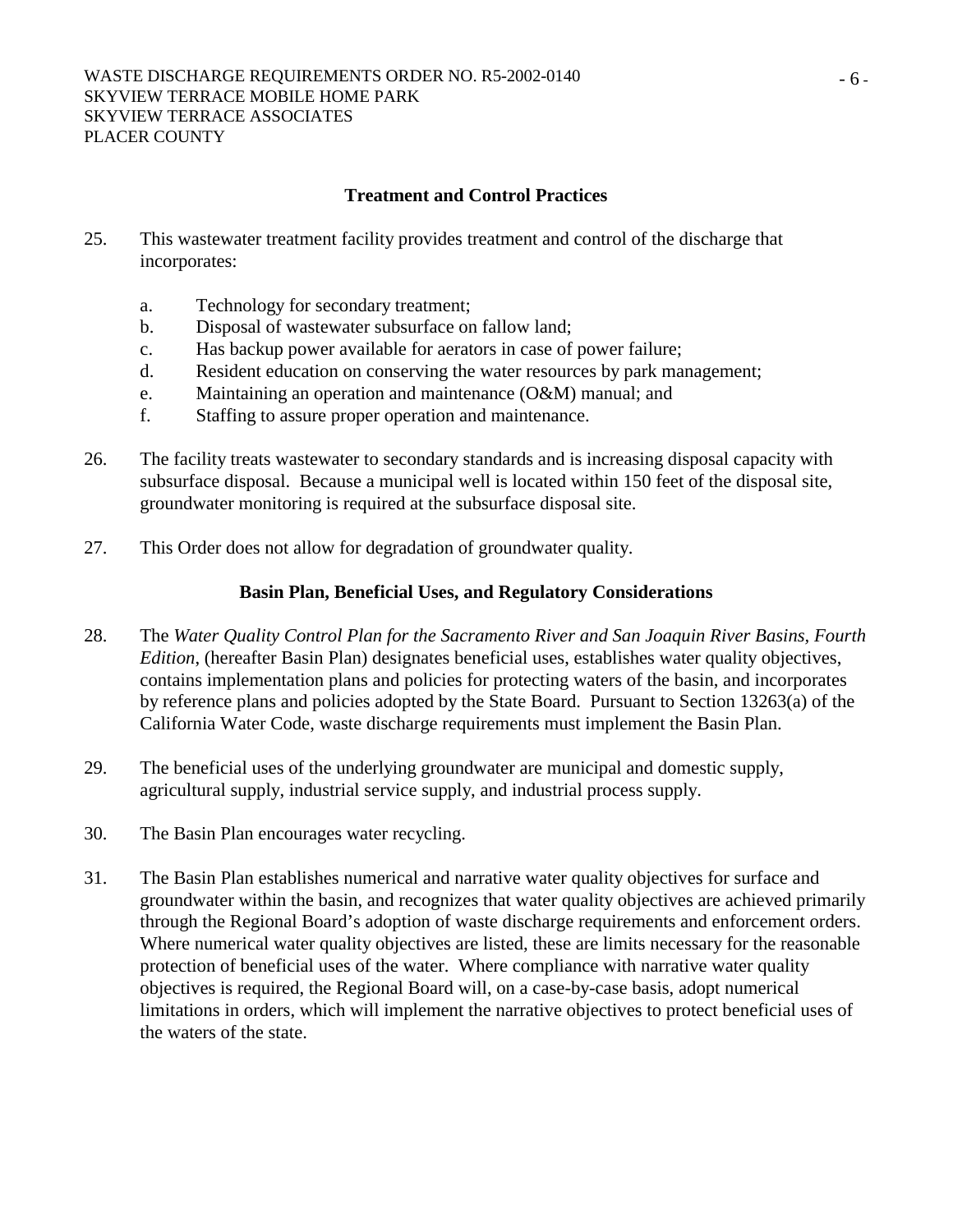- 32. The Basin Plan identifies numerical water quality objectives for waters designated as municipal supply. These are the maximum contaminant levels (MCLs) specified in the following provisions of Title 22, California Code of Regulations: Tables 64431-A (Inorganic Chemicals) and 64431-B (Fluoride) of Section 64431, Table 64444-A (Organic Chemicals) of Section 64444, and Table 64449-A (Secondary Maximum Contaminant Levels-Consumer Acceptance Limits) of Section 64449. The Basin Plan's incorporation of these provisions by reference is prospective, and includes future changes to the incorporated provisions as the changes take effect. The Basin Plan recognizes that the Regional Board may apply limits more stringent than MCLs to ensure that waters do not contain chemical constituents in concentrations that adversely affect beneficial uses.
- 33. The Basin Plan contains narrative water quality objectives for chemical constituents, tastes and odors, and toxicity. The toxicity objective requires that groundwater be maintained free of toxic substances in concentrations that produce detrimental physiological responses in humans, plants or animals. The chemical constituent objective requires that groundwater shall not contain chemical constituents in concentrations that adversely affect beneficial uses. The tastes and odors objective requires that groundwater shall not contain tastes or odors producing substances in concentrations that cause nuisance or adversely affect beneficial uses.
- 34. Section 13241 of the Water Code requires the Regional Board to consider various factors, including economic considerations, when adopting water quality objectives into its Basin Plan. Water Code Section 13263 requires the Regional Board to address the factors in Section 13241 in adopting waste discharge requirements. The State Board, however, has held that a Regional Board need not specifically address the Section 13241 factors when implementing existing water quality objectives in waste discharge requirements because the factors were already considered in adopting water quality objectives. These waste discharge requirements implement adopted water quality objectives. Therefore, no additional analysis of Section 13241 factors is required.
- 35. The United States Environmental Protection Agency (EPA) has promulgated biosolids reuse regulations in 40 CFR 503, *Standard for the Use or Disposal of Sewage Sludge,* which establishes management criteria for protection of ground and surface waters, sets application rates for heavy metals, and establishes stabilization and disinfection criteria.
- 36. The Regional Board is using the Standards in 40 CFR 503 as guidelines in establishing this Order, but the Regional Board is not the implementing agency for 40 CFR 503 regulations. The Discharger may have separate and/or additional compliance, reporting, and permitting responsibilities to the EPA.
- 37. On 18 July 2002, in accordance with the California Environmental Quality Act (CCR, Title 14, Section 15261 et. seq.), the Central Valley Regional Water Quality Control Board certified a Mitigated Negative Declaration for addition of a leachfield disposal area to increase effluent hydraulic disposal capacity to accommodate a one in one hundred storm event.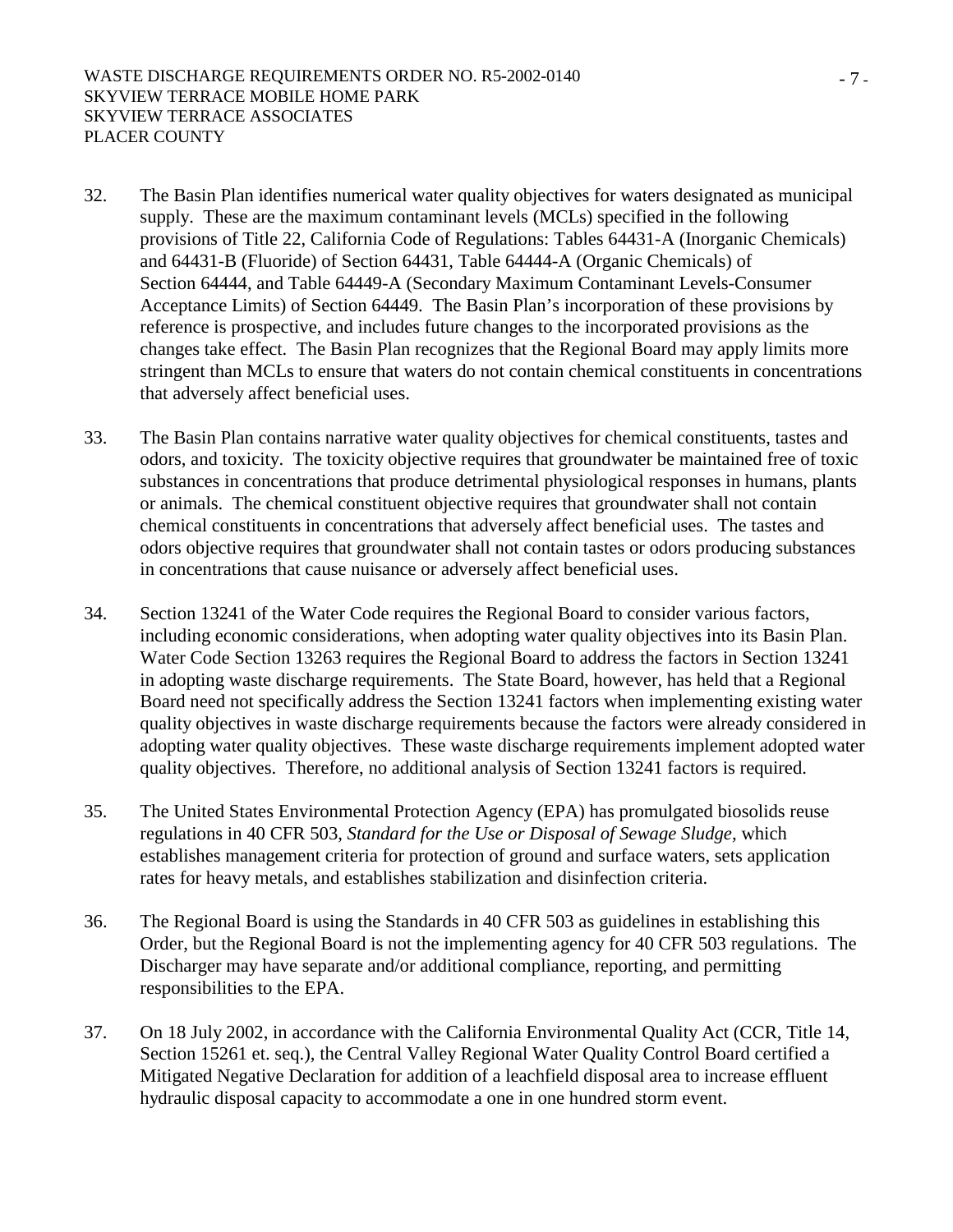- 38. The Discharger has incorporated mitigation measures for the construction and maintenance and operation of the new wastewater treatment leachfields, which cause the effects to be less than significant or have no impact. These measures include, but are not limited to, regulated construction hours, best available treatment technology given site specific conditions, setbacks from water courses, property lines, and wells. The location is protected with respect to 100-year annual flood events, and ground water monitoring is incorporated for first line protection of water quality, and the implementation of the Monitoring and Reporting Program contained herein.
- 39. The action to update waste discharge requirements for the existing facility is exempt from the provisions of the California Environmental Quality Act (CEQA), in accordance with Title 14, California Code of Regulations (CCR), Section 15301.
- 40. Section 13267(b) of the California Water Code provides that: "*In conducting an investigation specified in subdivision (a), the regional board may require that any person who has discharged, discharges, or is suspected of having discharged or discharging, or who proposes to discharge waste within its region, or any citizen or domiciliary, or political agency or entity of this state who has discharged, discharges, or is suspected of having discharged or discharging, or who proposes to discharge, waste outside of its region that could affect the quality of waters within its region shall furnish, under penalty of perjury, technical or monitoring program reports which the regional board requires. The burden, including costs, of these reports shall bear a reasonable relationship to the need for the report and the benefits to be obtained from the reports. In requiring those reports, the regional board shall provide the person with a written explanation with regard to the need for the reports, and shall identify the evidence that supports requiring that person to provide the reports".*
- 41. The technical reports required by this Order and the attached "Monitoring and Reporting Program No. R5-2002-0140" are necessary to assure compliance with these waste discharge requirements. The Discharger operates the facility that discharges the waste subject to this Order.
- 42. The California Department of Water Resources sets standards for the construction and destruction of groundwater wells (hereafter DWR Well Standards), as described in *California Well Standards Bulletin 74-90* (June 1991) and *Water Well Standards: State of California Bulletin 94-81* (December 1981). These standards, and any more stringent standards adopted by the State or county pursuant to CWC Section 13801, apply to all monitoring wells.
- 43. State regulations that prescribe procedures for detecting and characterizing the impact of waste constituents from waste management units on groundwater are found in Title 27. While the wastewater treatment facility is exempt from Title 27, the data analysis methods of Title 27 are appropriate for determining whether the discharge complies with the terms for protection of groundwater specified in this Order.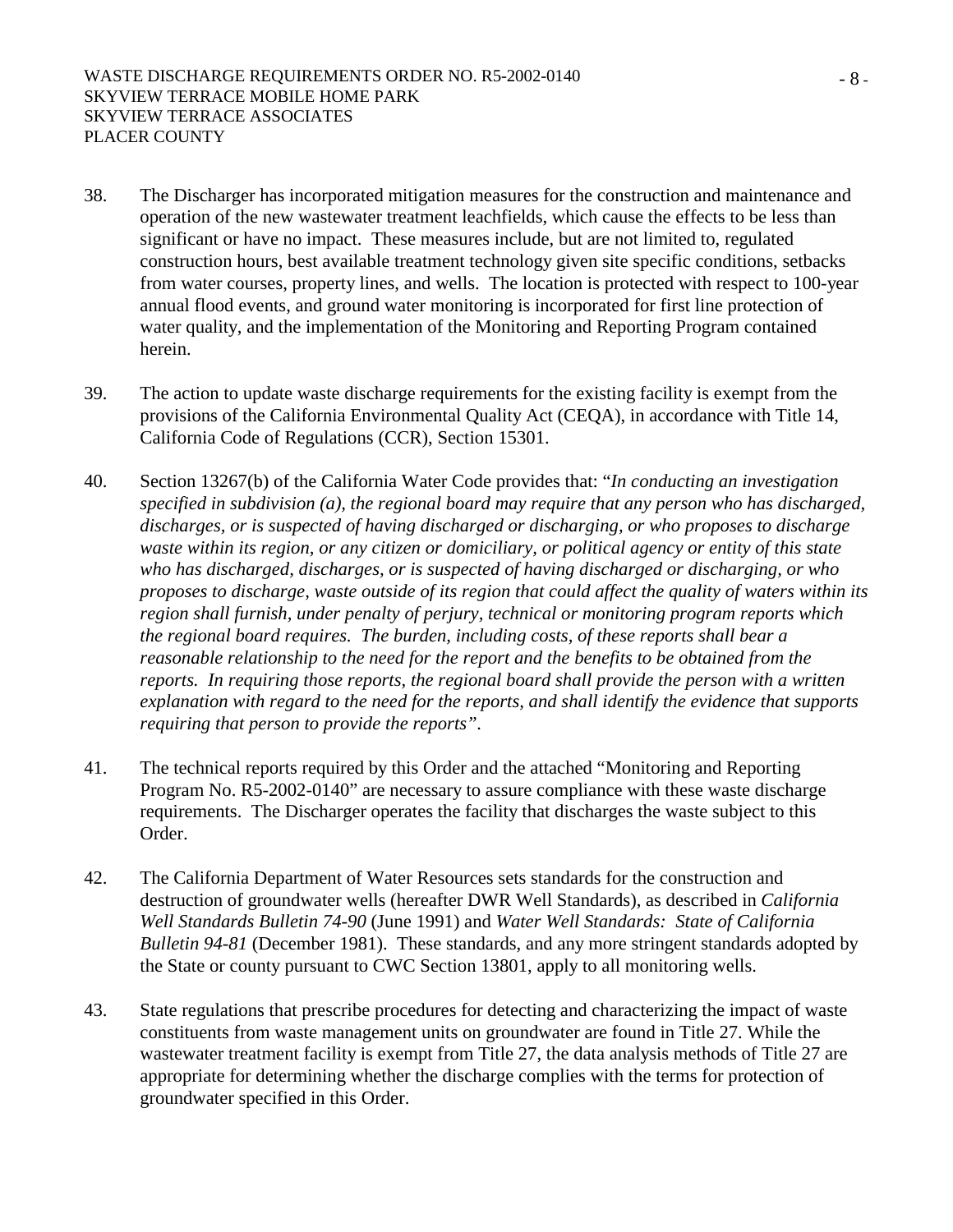- 44. The discharge authorized herein and the treatment and storage facilities associated with the discharge, except for discharges of residual sludge and solid waste, are exempt from the requirements of Title 27, California Code of Regulations (CCR), Section 20005 et seq. (hereafter Title 27). The exemption, pursuant to Section 20090(a) of Title 27, is based on the following:
	- a. The waste consists primarily of domestic sewage and treated effluent;
	- b. The waste discharge requirements are consistent with water quality objectives; and
	- c. The treatment and storage facilities described herein are associated with a community type wastewater treatment facility.
- 45. Pursuant to California Water Code Section 13263(g), discharge is a privilege, not a right, and adoption of this Order does not create a vested right to continue the discharge.

#### **Public Notice**

- 46. The Regional Board considered all the above and the supplemental information and details in the attached Information Sheet, which is incorporated by reference herein, in establishing the following conditions of discharge.
- 47. The Board has notified the Discharger and interested agencies and persons of its intent to prescribe waste discharge requirements for this discharge and has provided them with an opportunity for a public hearing and an opportunity to submit their written views and recommendations.
- 48. The Board, in a public meeting, heard and considered all comments pertaining to the discharge.

**IT IS HEREBY ORDERED** that Order No. 5-00-059 is rescinded and that, pursuant to California Water Code (CWC) sections 13263 and 13267, Skyview Terrace Associates, its agents, successors, and assigns, in order to meet the provisions contained in Division 7 of the CWC and regulations adopted thereunder, shall comply with the following:

*[Note: Other prohibitions, conditions, definitions, and some methods of determining compliance are contained in the attached "Standard Provisions and Reporting Requirements for Waste Discharge Requirements" dated 1 March 1991, which are part of this Order. This attachment and its individual paragraphs are referred to as "Standard Provisions".]* 

## **A. Discharge Prohibitions:**

- 1. Discharge of wastes to surface waters or surface water drainage courses is prohibited.
- 2. By-pass or overflow of untreated or partially treated waste is prohibited.
- 3. Discharge of untreated or partially treated waste to groundwater is prohibited.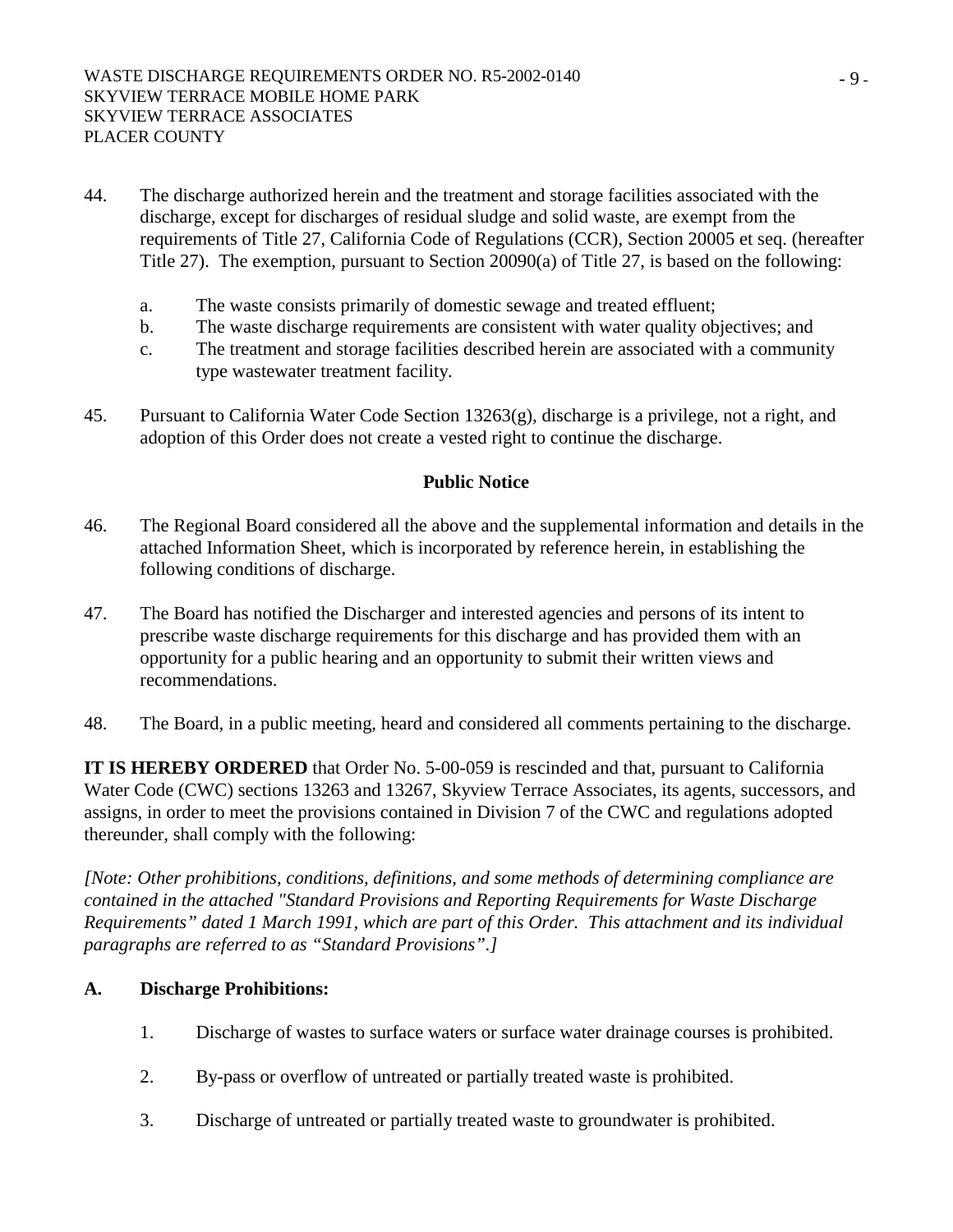- 4. The application of wastewater to the subsurface disposal fields at rates that would create a nuisance as defined CWC 13050 is prohibited.
- 5. Surfacing of wastewater from any leachfield is prohibited.
- 6. Discharge of sewage from a sanitary sewer system at any point upstream of the wastewater ponds is prohibited. Discharge of treated wastewater from the STMHP wastewater treatment system, other than into the approved subsurface land application area, is prohibited.
- 7. Discharge of waste classified as 'hazardous,' as defined in Sections 2520 & 2521(a) of Chapter 15, or 'designated,' as defined in Section 13173 of the CWC, is prohibited.
- 8. Discharge of wastewater from source(s) other than from existing buildings within STMHP and a maximum of 135 mobile home units is prohibited.
- 9. Use of the subsurface land application area for roads, storage, or any kind of construction activity is prohibited.
- 10. Use of the subsurface land application area as grazing pasture for animals producing milk for human consumption is prohibited. In addition, the use of fodder and fiber crops produced in the land application area for feed for animals producing milk for human consumption is prohibited.

## **B. Discharge Specifications:**

- 1. The annual average dry weather flow shall not exceed 20,000 gpd. The flow rate limit shall be applied to the flow entering the headworks.
- 2. The maximum monthly average discharge flow shall not exceed 25,000 gpd.
- 3. The maximum average daily flow to the subsurface land irrigation system shall not exceed 1,600 gpd.
- 4. Neither the treatment nor the discharge shall cause a pollution or nuisance as defined by the CWC, Section 13050.
- 5. Objectionable odors originating at this facility shall not be perceivable beyond the limits of the wastewater treatment and subsurface disposal areas.
- 6. As a means of complying with Discharge Specifications Nos. B.3 and B.4 above, the dissolved oxygen concentration, in the upper one-foot of the pond water, shall not be less than 1.0 mg/l.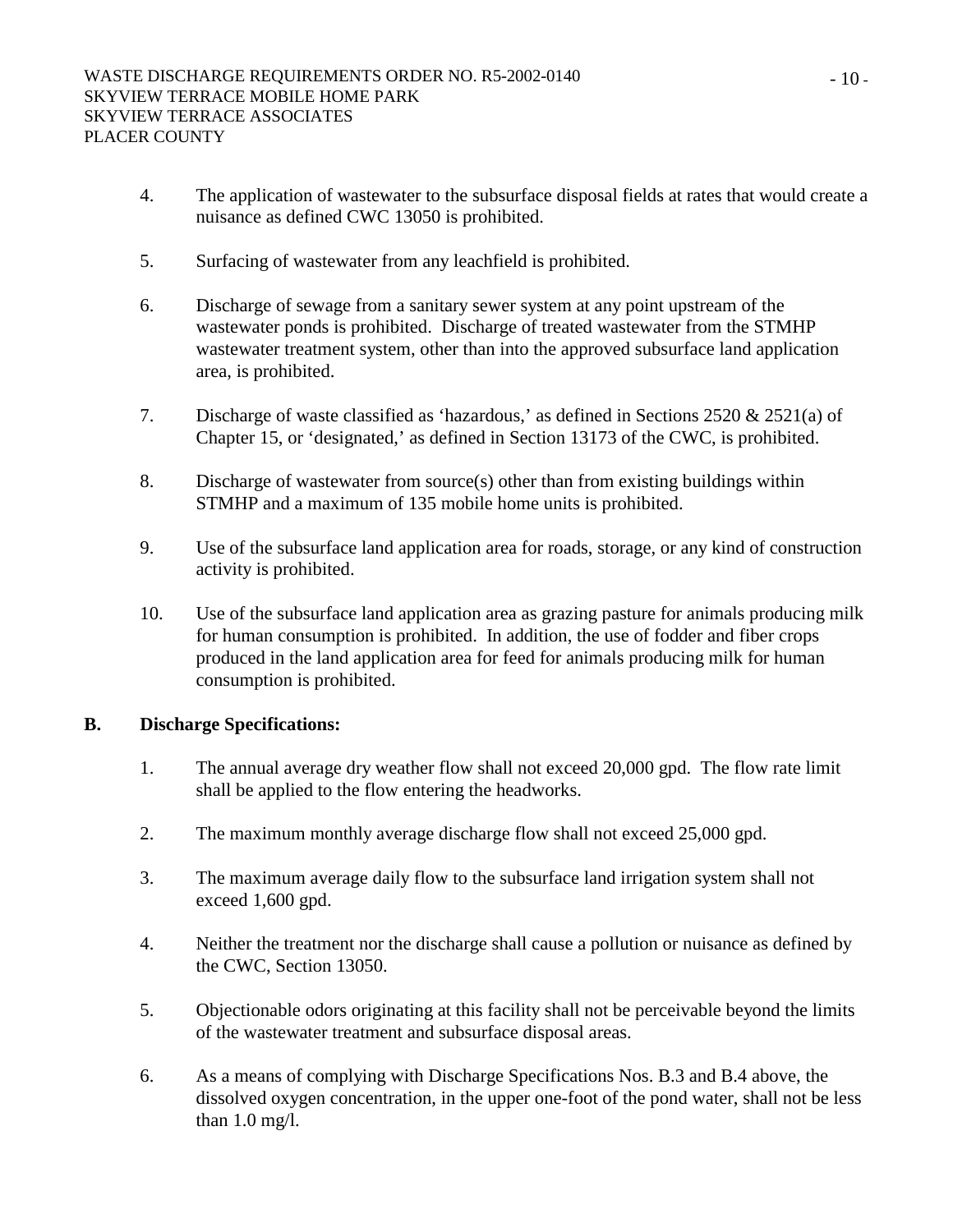- 7. Discharger shall maintain a 100-foot buffer from the property line to the STMHP subsurface land irrigation system.
- 8. The discharge to subsurface land irrigation system shall remain underground at all times.
- 9. Pond effluent applied to the subsurface land irrigation system shall not exceed the following monthly average limits:

| Constituent                                      | Units            | <b>Monthly Average</b> |  |  |  |
|--------------------------------------------------|------------------|------------------------|--|--|--|
| $BOD5$ <sup>1</sup>                              | mg/l             | 40                     |  |  |  |
| <b>Total Suspended Solids</b>                    | $m$ <sub>I</sub> | 40                     |  |  |  |
| Oil and Grease                                   | mg/l             | 30                     |  |  |  |
| $\frac{1}{2}$ Eive day Biochamical Owners Damand |                  |                        |  |  |  |

Five day Biochemical Oxygen Demand

- 10. The waste discharge shall remain in the designated disposal areas at all times.
- 11. The discharge shall not cause degradation of any water supply.
- 12. The discharge shall not cause concentrations of any materials that are deleterious to animal, aquatic, human or plant life in any surface water or drainage course outside of the designated disposal area.
- 13. Only residential household domestic waste may be discharged to the STMHP collection, treatment, and disposal system. All other wastes shall be disposed off-site.
- 14. The pond system and subsurface land irrigation system shall have sufficient capacity to accommodate allowable wastewater flow design seasonal precipitation, seasonal ancillary inflow, and infiltration during floods, storms or a wet season using a return period of 100 years. Design seasonal precipitation shall also be based on the total annual precipitation using a return period of 100 years, distributed monthly in accordance with historical rainfall patterns.
- 15. Ponds shall be maintained with a minimum of two feet of freeboard as measured from the pond's lowest overflow point.
- 16. On or about October 1 of each year, available pond storage capacity shall at least equal the volume necessary to comply with Discharge Specification Nos. 14 and 15.
- 17. The ponds shall not have a pH less than 6.5 or greater than 8.5.
- 18. Public contact with wastewater shall be precluded through subsurface disposal irrigation management practices, fences, and signs.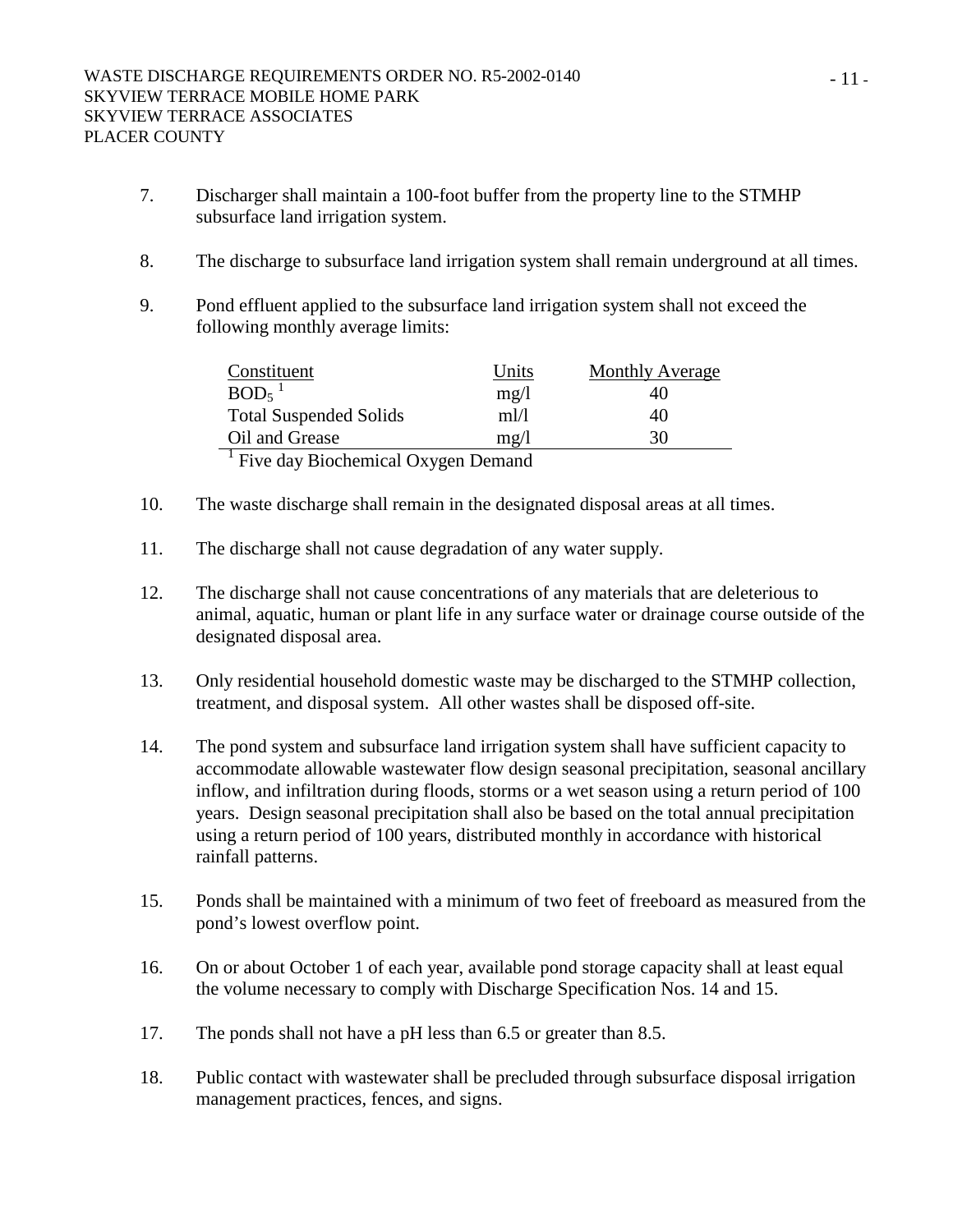19. Signs with proper wording of sufficient size shall be placed around areas where potential contact exposure may exist to alert the public of the disposal practice.

## **C. Sludge Disposal:**

- 1. Collected screenings, biosolids, grease and oil, and other solids removed from liquid wastes shall be disposed of in a manner that is consistent with Title 27 and approved by the Executive Officer.
- 2. Biosolids removed from the pond bottoms shall be disposed of in a manner that is consistent with Title 27 and approved by the Executive Officer.
- 3. Any proposed change in biosolids use or disposal practice from a previously approved practice shall be reported to the Executive Officer and U.S. Environmental Protection Agency Regional Administrator at least 90 days in advance of the change.
- 4. Use and disposal of sludge shall comply with existing Federal and State laws and regulations, including permitting requirements and technical standards included in 40 CFR part 503.

If the State Water Resources Control Board and the Regional Water Quality Control Boards are given the authority to implement regulations contained in the 40 CFR part 503, this Order may be reopened to incorporate appropriate time schedules and technical standards. The Discharger must comply with the standards and time schedules contained in 40 CFR part 503 whether or not they have been incorporated into this Order.

## **D. Ground Water Limitations:**

- 1. The discharge, in combination with other sources, shall not cause underlying groundwater to contain waste constituents in concentrations statistically greater than background water quality.
- 2. Groundwater beneath the STMHP collection, treatment, and disposal system shall not exhibit a pH of less than 6.5 or greater than 8.5 pH units.
- 3. STMHP collection, treatment, and disposal system shall not impart to groundwater taste, odor, toxicity, or color that creates nuisance or impairs any beneficial use.

## **E. Provisions:**

All of the following Discharger reports shall be submitted pursuant to Section 13267 of the California Water Code. Technical reports submitted by or for the Discharger shall be prepared and stamped by the appropriate registered professional required by the California Business and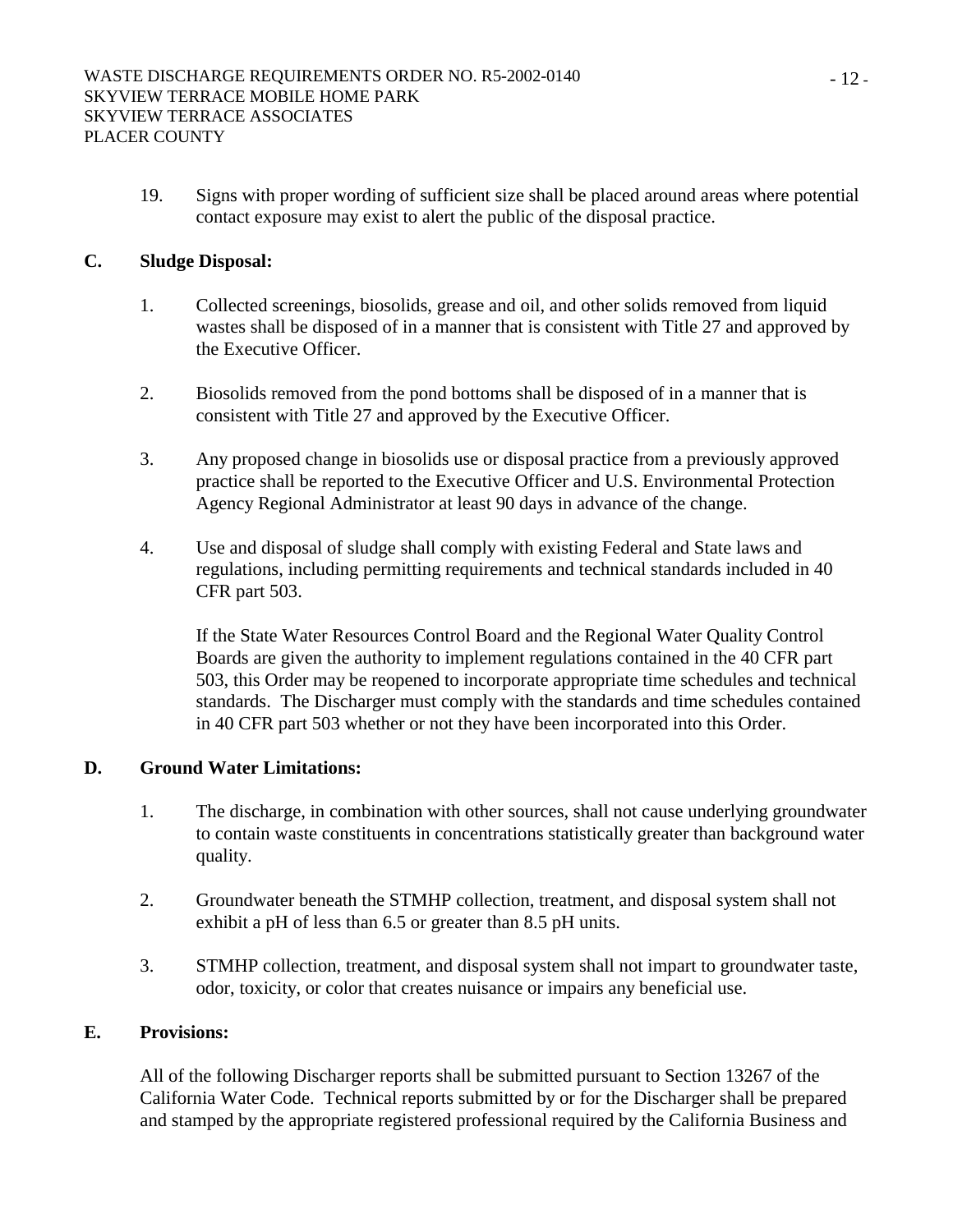Professions Code. The Discharger shall certify all reports required by this Order per the attached *Standard Provisions and Reporting Requirements for Waste Discharge Requirements*, dated 1 March 1991, General Reporting Requirements B.3. This attachment and its individual paragraphs are commonly referenced as the *Standard Provisions*.

- 1. The Discharger shall comply with the Monitoring and Reporting Program (MRP) No. R5-2002-0140, which is part of this Order, and any revisions thereto as ordered by the Executive Officer.
- 2. The Discharger shall comply with the most recent edition of the *Standard Provisions*, which are attached hereto and by reference made a part of this Order.
- 3. By **31 October 2002**, the Discharger shall submit a technical report evaluating the impact of the STMHP collection, treatment, and disposal system on water quality using existing data. If the technical report determines that addition data is required, the technical report shall address the need to collect more data and provide an implementation time schedule to collect the required data to complete the technical report.
- 4. If the technical report in Provision E.3 makes findings of groundwater degradation, a Corrective Action Plan with an Implementation Time Schedule shall be submitted to the Regional Board by **31 December 2002**.
- 5. Before construction, the Discharger shall submit a county permit copy to the Regional Board showing evidence that the domestic wastewater treatment and disposal system meets all Placer County regulations and ordinances or submit a statement of non-applicability.
- 6. By **29 November 2002**, the Discharger shall submit a *Sanitary Sewer System Operation, Maintenance, Overflow Prevention, and Response Plan* (SSS Plan) that describes the actions designed to prevent, or minimize the potential for sanitary sewer overflows. The Discharger shall maintain the SSS Plan in an up-to-date condition and shall amend the SSS Plan whenever there is a change (e.g. in the design, construction, operation, or maintenance of the sanitary sewer system or sewer facilities) that materially affects the potential for sanitary sewer overflows, or whenever there is a sanitary sewer overflow. The Discharger shall ensure that the up-to-date SSS Plan is readily available to sewer system personnel at all times and that sewer system personnel are familiar with it.
	- a. At a minimum, the Operation and Maintenance portion of the plan shall contain or describe the following:
		- i) Detailed maps of the sanitary sewer system, identifying sewer mains, manholes, and lift stations;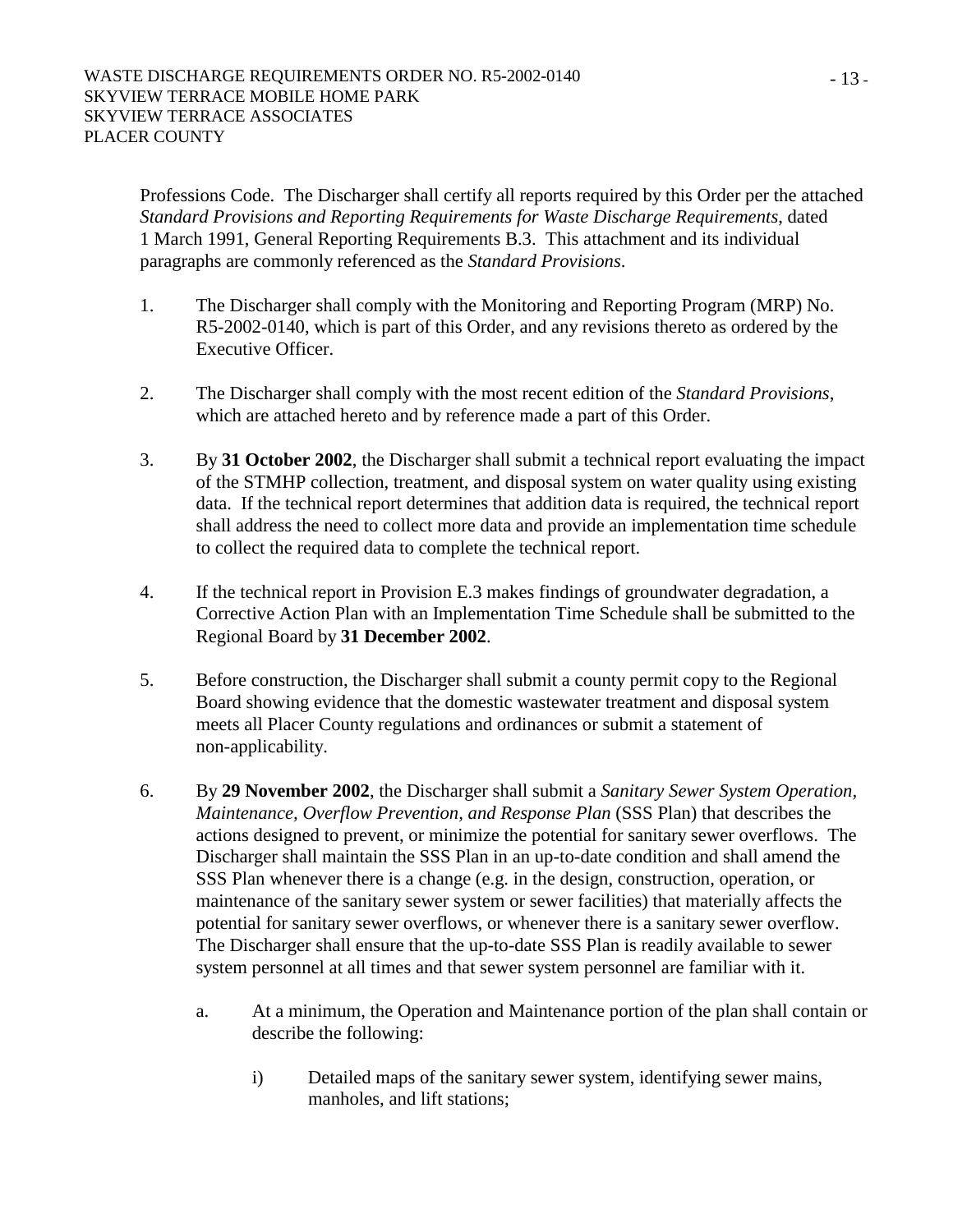- ii) Detailed maps of the sanitary sewer system, identifying sewer mains, manholes, and lift stations;
- iii) A detailed listing of elements to be inspected, a description of inspection procedures and inspection frequency, and sample inspection forms;
- iv) A schedule for routine inspection and testing of all pipelines, lift stations, valves, and other key system components. The inspection/testing program shall be designed to reveal problems that might lead to accidental spills and ensure that preventive maintenance is completed;
- v) Provisions for repair or replacement of old, worn out, or defective equipment;
- vi) Provisions to minimize the need for manual operation of critical systems and provide spill alarms or other "fail safe" mechanisms;
- vii) The ability to properly manage, operate and maintain, at all times, all parts of the collection system that the Discharger owns or over which the Discharger has operational control;
- viii) The ability to provide adequate capacity to convey base flows and peak flows for all parts of the collection system the Discharger owns or over which the Discharger has operational control; and
- ix) How the Discharger will take all feasible steps to stop and mitigate the impact of sanitary sewer overflows in portions of the collection system the Discharger owns or over which the Discharger has operational control.
- b. At a minimum, the Overflow Prevention and Response Plan shall contain or describe the following:
	- i) Identification of areas of the collection system that historically have overflowed and an evaluation of the cause of the overflow;
	- ii) Maintenance activities that can be implemented to address the cause of the overflow and means to prevent future overflows. Maintenance activities may include pretreatment of wastewater from industrial dischargers who discharge high concentrations of oil and grease in their wastewater;
	- iii) Procedures for responding to sanitary sewer overflows designed to minimize the volume of sewer overflow that enters surface waters, and minimize the adverse effects of sewer overflows on water quality and beneficial uses;
	- iv) Steps to be taken when an overflow or spill occurs, and procedures that will be implemented to ensure that all overflows and spills are properly identified, responded to and reported; and
	- v) A public notification plan, in which any posting of areas contaminated with sewage is performed at the direction of the **Placer** County Health Department. All parties with a reasonable potential for exposure to an overflow event shall be notified.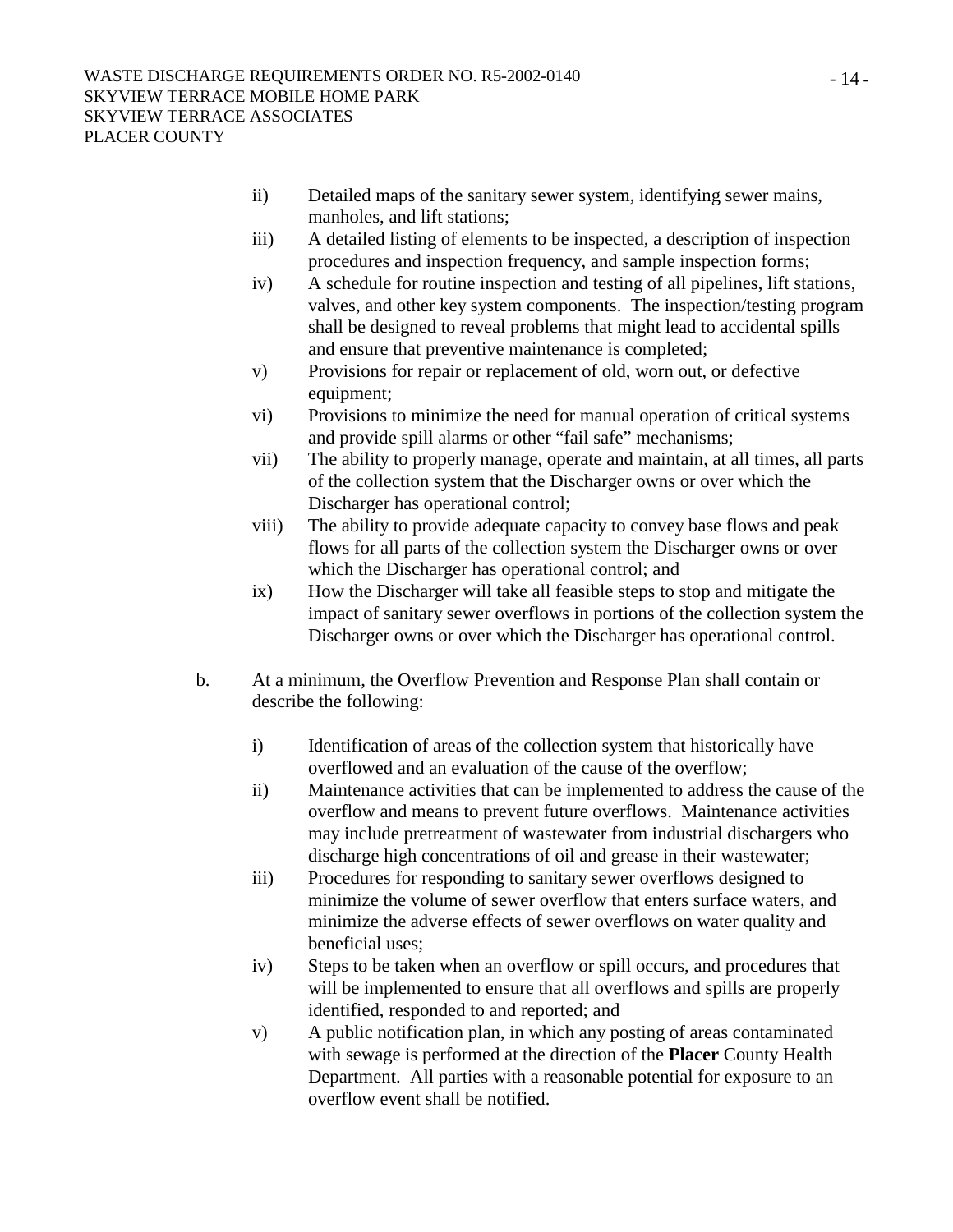- 7. Upon the reduction, loss, or failure of the sanitary sewer system resulting in a sanitary sewer overflow, the Discharger shall take any necessary remedial action to (a) control or limit the volume of sewage discharged, (b) terminate the sewage discharge as rapidly as possible, and (c) recover as much as possible of the sewage discharged (including wash down water) for proper disposal. The Discharger shall implement all applicable remedial actions including, but not limited to, the following:
	- a. Interception and rerouting of sewage flows around the sewage line failure;
	- b. Vacuum truck recovery of sanitary sewer overflows and wash down water;
	- c. Use of portable aerators where complete recovery of the sanitary sewer overflows are not practicable and where severe oxygen depletion is expected in surface waters; and
	- d. Cleanup of sewage-related debris at the overflow site.
- 8. The Discharger shall report to the Regional Board any toxic chemical release data it reports to the State Emergency Response Commission within 15 days of reporting the data to the Commission pursuant to section 313 of the "Emergency Planning and Community Right to Know Act of 1986."
- 9. The Discharger shall not allow pollutant-free wastewater to be discharged into the wastewater collection, treatment, and disposal system in amounts that significantly diminish the system's capability to comply with this Order. Pollutant-free wastewater means rainfall, groundwater, cooling waters, and condensates that are essentially free of pollutants.
- 10. The Discharger shall submit to the Regional Board on or before each compliance report due date, the specified document or, if appropriate, a written report detailing compliance or noncompliance with the specific schedule date and task. If noncompliance is being reported, then the Discharger shall state the reasons for such noncompliance and provide an estimate of the date when the Discharger will be in compliance. The Discharger shall notify the Regional Board in writing when it returns to compliance with the time schedule.
- 11. The Discharger must comply with all conditions of this Order, including timely submittal of technical and monitoring reports as directed by the Executive Officer. Violations may result in enforcement action, including Regional Board or court orders requiring corrective action or imposing civil monetary liability, or in revision or recession of this Order.
- 12. In the event of any change in control or ownership of land or waste discharge facilities described herein, the Discharger shall notify the succeeding owner or operator of the existence of this Order by letter, a copy of which shall be immediately forwarded to this office.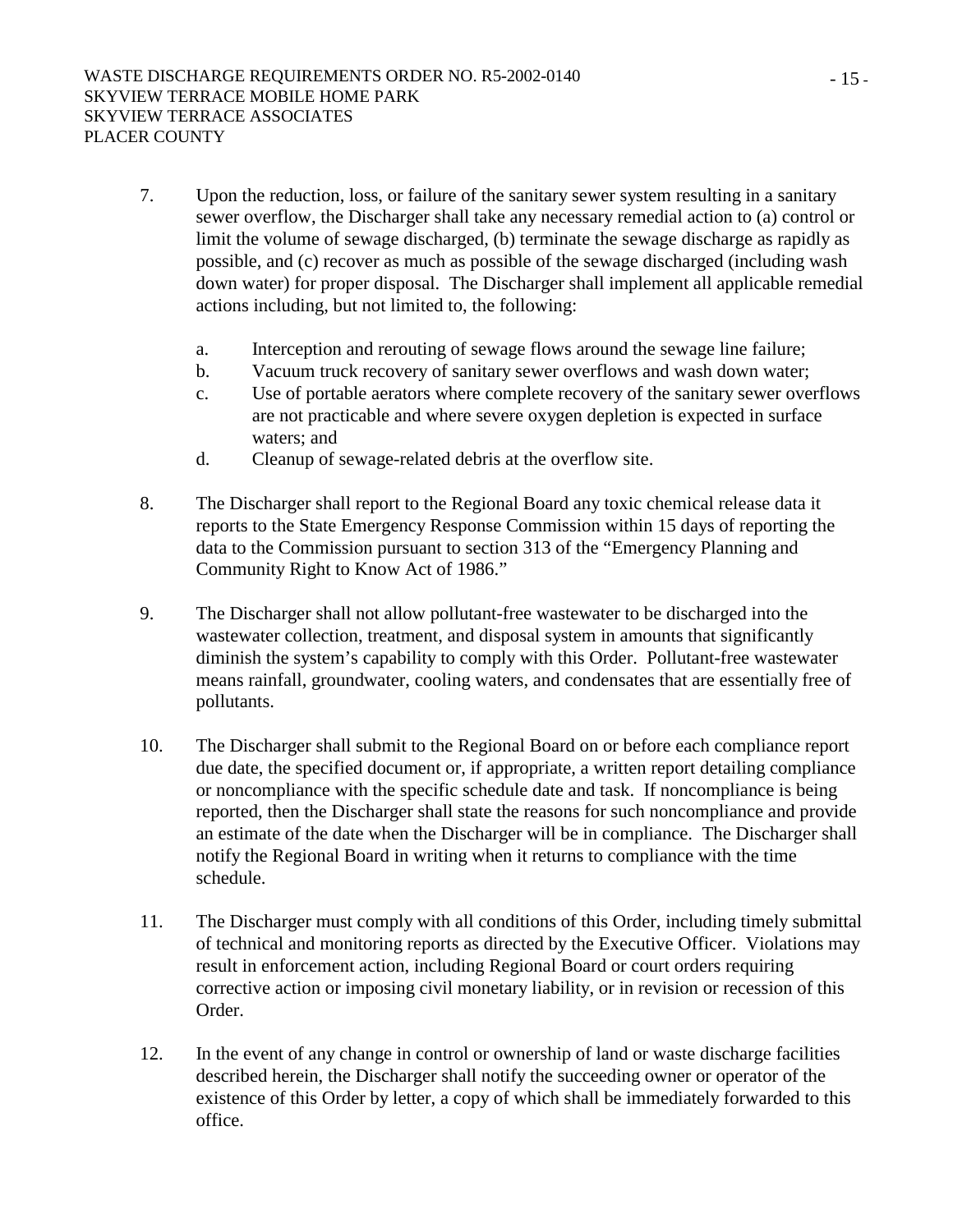- 13. The Discharger shall report promptly any material change or proposed change in the discharge character, location, or volume and/or the treatment train and/or the wastewater facility treatment components.
- 14. A copy of this Order shall be kept at the discharge facility for reference by operating personnel. Key operating personnel shall be familiar with its contents.
- 15. The Board will review this Order periodically and will revise requirements when necessary.

I, THOMAS R. PINKOS, Acting Executive Officer, do hereby certify the foregoing is a full, true, and correct copy of an Order adopted by the California Regional Water Quality Control Board, Central Valley Region, on 19 July 2002.

> \_\_\_\_\_\_\_\_\_\_\_\_\_\_\_\_\_\_\_\_\_\_\_\_\_\_\_\_\_\_\_\_\_\_\_\_\_\_\_\_ THOMAS R. PINKOS, Acting Executive Officer

GWL 07/16/02 gwl\H:\h\Word\WDRs\_Placer\SkyviewTerrace\_2002wdr2.doc

AMENDED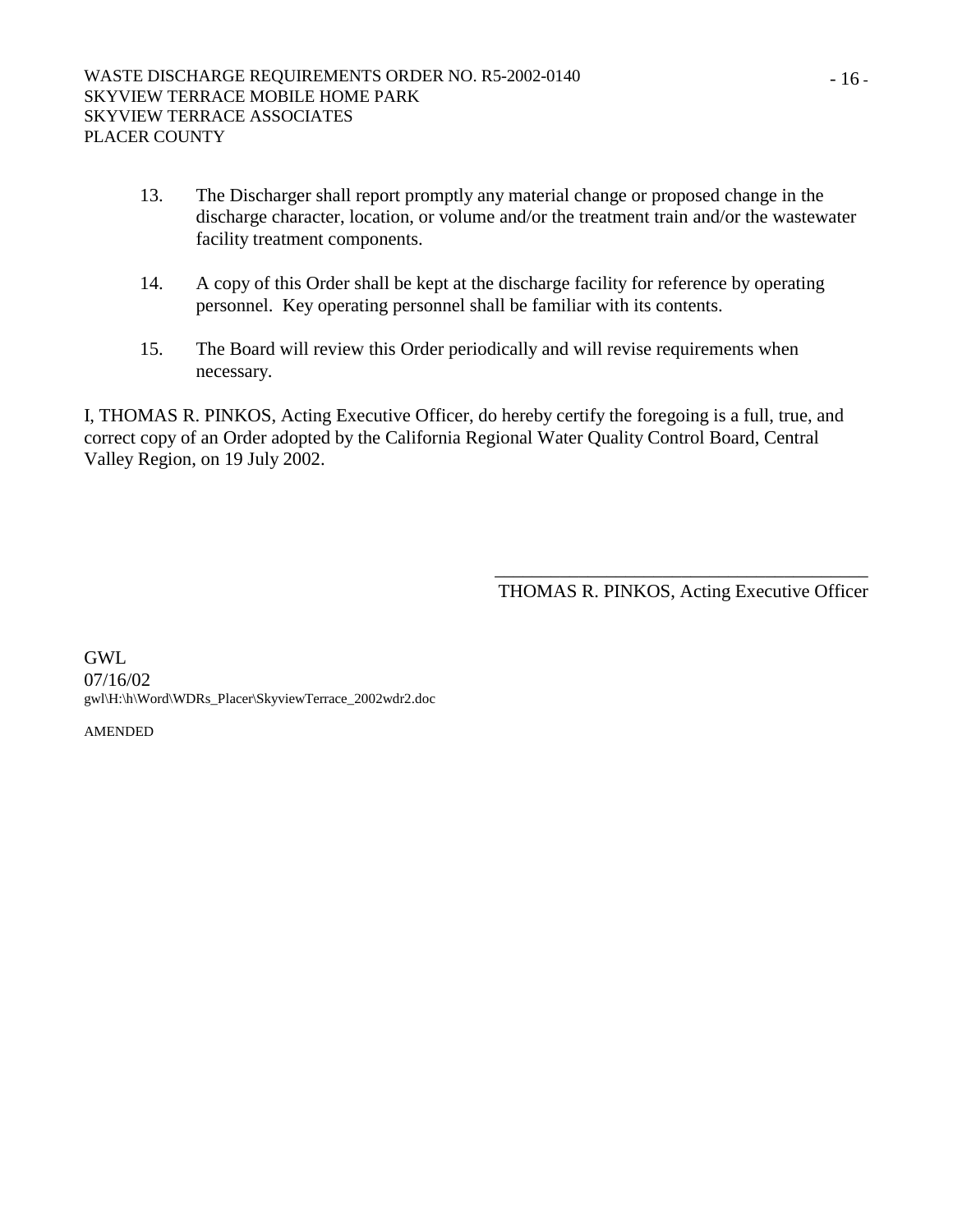WASTE DISCHARGE REQUIREMENTS ORDER NO. R5-2002-0140 SKYVIEW TERRACE MOBILE HOME PARK SKYVIEW TERRACE ASSOCIATES PLACER COUNTY

WASTE DISCHARGE REQUIREMENTS ORDER NO. R5-2002-0140 SKYVIEW TERRACE MOBILE HOME PARK SKYVIEW TERRACE ASSOCIATES PLACER COUNTY

*Skyview Terrace Mobile Home Park (STMHP) has been operating since 1963 under the previous name of Todd Valley Trailer Court. It is located in Todd Valley about 3 ½ miles southwest of Foresthill at 21200 Todd Valley Road.* 

*In 1982 STMHP expanded from 78 to 130 (increased to 135 in 1984) mobile home units, and an increased its discharge volume from 23,000 gpd to 39,000 gpd. The WDRs were recently revised in March 2000. The revision did not allow for expansion, however it did require installation of replacement monitoring wells, flow meter, staff gauges, water balance, and other technical reports designed to assess the condition of the wastewater collection, treatment, and disposal system.* 

*The park has enough spaces for 136 mobile home units. This Order does not allow for an expansion in the number of mobile home units. The maximum is 135 units.* 

Wastewater is directed to an underground collection system which gravity drains to three sequential facultative ponds. The ponds have varying degrees of surface aeration. Pond 1 has a 5 hp surface aerator and gravity drains to Pond 2. Pond 2 has surface spray aerators and gravity drains to a wet well pump station used to transfer wastewater to Pond 3. Pond 3 is approximately 100 feet higher in elevation than Pond 2. Pond 3 utilizes surface spray aerators.

The wet well inlet valves are several feet subsurface. One is underground and the other underwater in Pond 2. They are controlled manually from the surface. From Pond 3 effluent is pressure dosed to six 90-foot (540 total linear feet) near surface drip irrigation leach lines.

It has been observed that the wet weather flow at this facility is increased due to Inflow and Infiltration. STMHP has conducted some investigation of the collection system.

*Board staff received a complaint in March 1999 that the wet well was overflowing and discharging wastes to Peachstone Gulch. Staff observed the wet well was overflowing into a recently constructed catchment basin with a pump returning wastes back to Pond 2. During the same inspection it was observed that Pond 3 was discharging to Todd Creek by over-topping a levee and through a hole in the side of the levee presumably created by a burrowing animal. A Notice of Violation was issued and the problems have since been corrected.* 

In September 1999, surrounding property owners and park residents made numerous odor complaints about the wastewater treatment facility. Upon inspection of the facility, significant odors were detected. A Notice of Violation was issued and subsequently the Discharger had a 10 hp mechanical surface aerator installed in Pond 1 and retained a consultant to develop an Operations and Maintenance manual and help operate the ponds.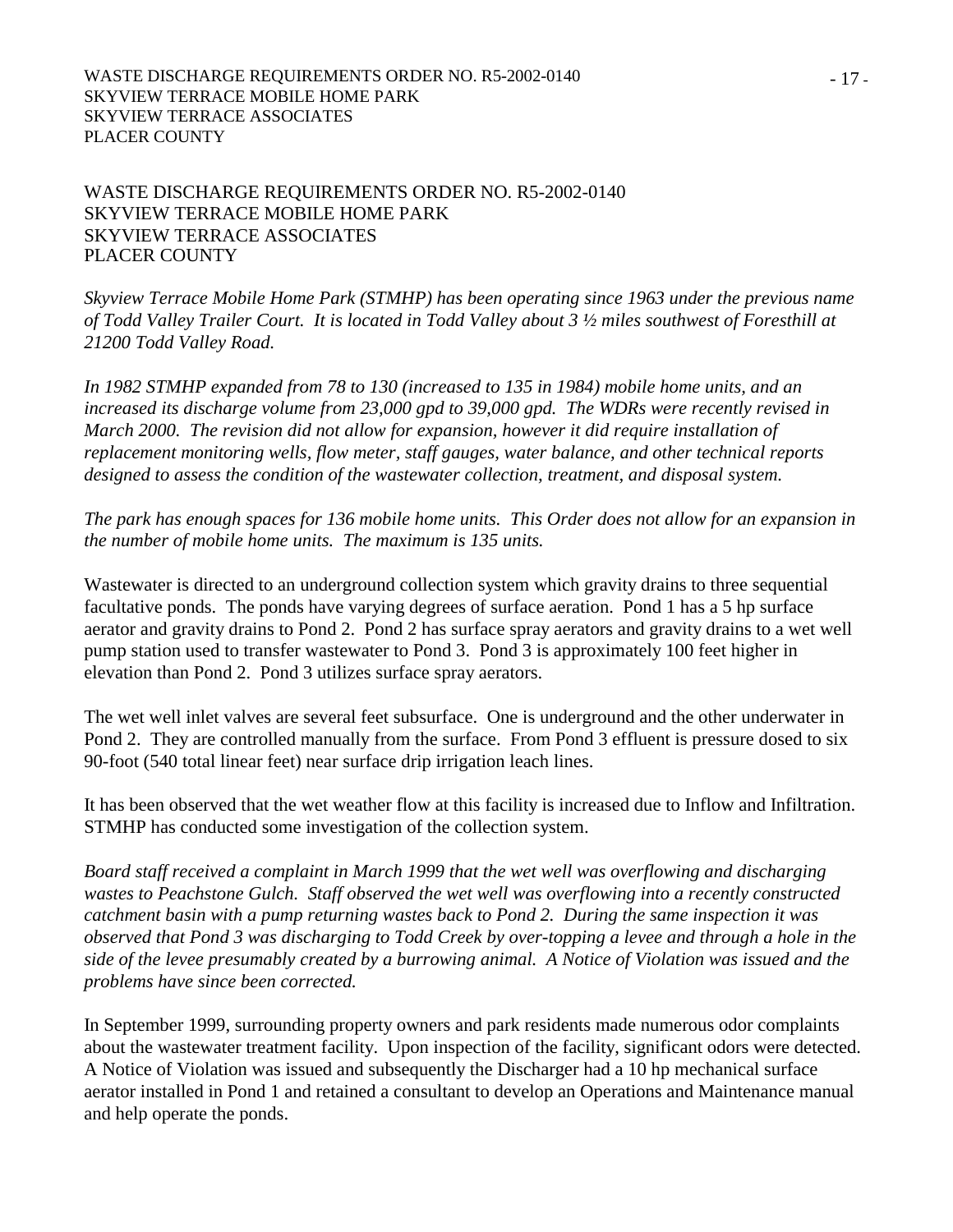*A historic mining hydraulic relief "Tunnel" passing underneath Pond 3 was used in lieu of a third monitor well. This practice was discontinued due to the lack of knowledge or control over the origin of the water flowing into the Tunnel. The Tunnel, natural drainage, and storm water runoff from Ponds 1 and 2 flows directly into Peachstone gulch.* 

*Order No. 5-00-059 required additional monitoring wells to be installed and sampled to evaluate groundwater impacts. Review of the 2001-groundwater monitoring data has prompted the Regional Board to require the Discharger to complete a technical report assessing the STMHP discharge on groundwater quality. This Order requires the Discharger to submit a technical report to assess wastewater treatment system impacts on water quality and provide a corrective action plan and implementation time schedule if needed.* 

*Surface water drainage from Ponds 1 and 2 is to Peachstone Gulch. Surface water drainage from Pond 3 is to Todd Creek, both are tributaries of the Middle Fork of the American River.* 

gwl\H:\h\Word\WDRs\_Placer\SkyviewTerrace\_2002inf2.doc 07/16/02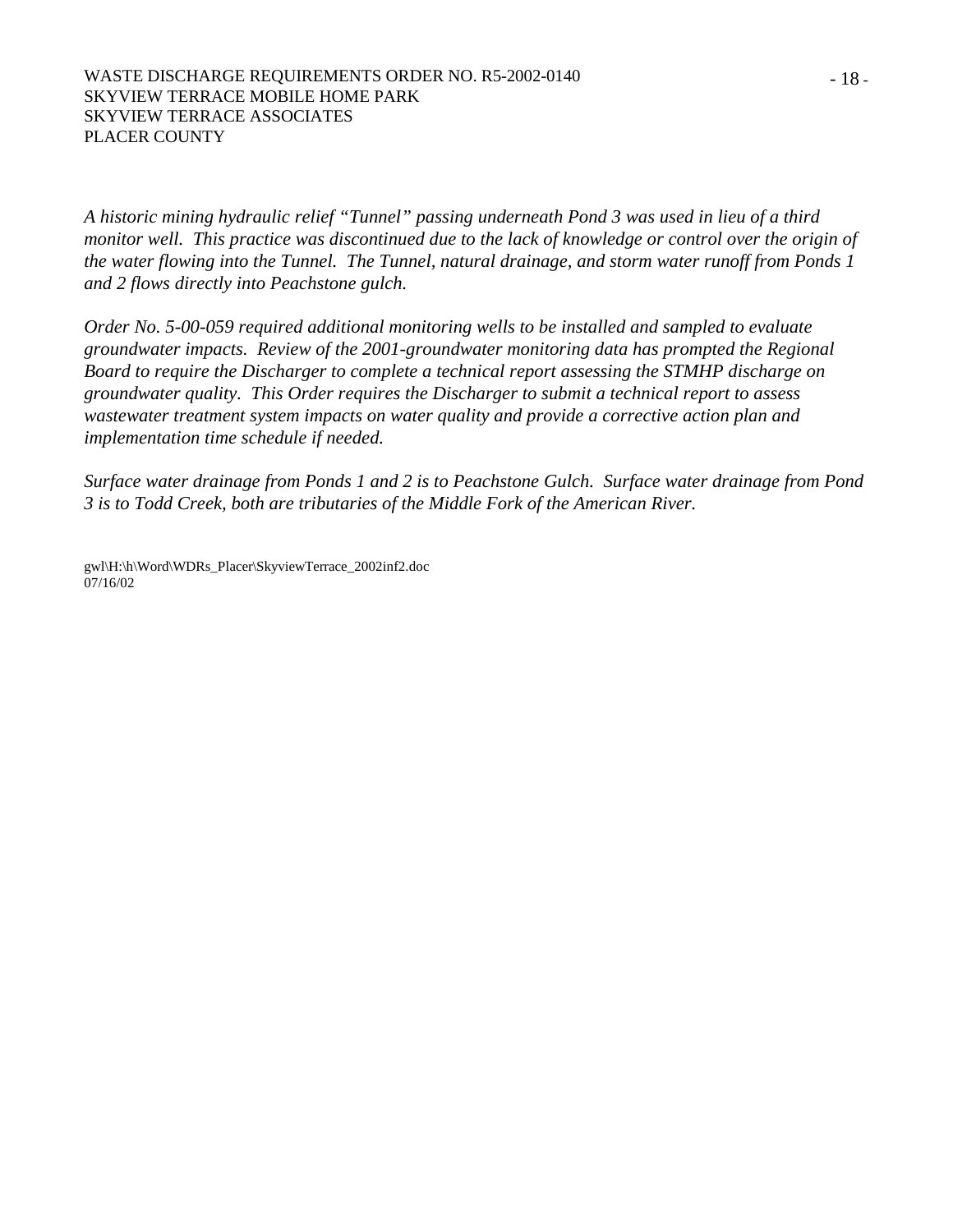#### CALIFORNIA REGIONAL WATER QUALITY CONTROL BOARD CENTRAL VALLEY REGION

## MONITORING AND REPORTING PROGRAM NO. R5-2002-0140 FOR

#### SKYVIEW TERRACE MOBILE HOME PARK SKYVIEW TERRACE ASSOCIATES PLACER COUNTY

This monitoring and reporting program (MRP) incorporates requirements for monitoring of the collection system, three wastewater ponds, pump station, leachfield, groundwater, and the general grounds that encompass the entire collection, treatment, and disposal system, and is issued pursuant to Water Code Section 13267. The Discharger shall not implement any changes to this MRP until a revised MRP is issued by the Executive Officer. Specific sample station locations shall be approved by Regional Board staff prior to implementation of sampling activities. Sample collection stations shall be established such that the samples collected are representative of the nature and volume of the material(s) sampled.

*All samples collected should be representative of the volume and nature of the discharge or matrix of material sampled. The person collecting the sample shall be identified along with the time, date, and location of each grab sample shall be recorded on the sample chain of custody form.* 

*Field test instruments (such as those used to test temperature, pH, EC, and dissolved oxygen) may be used provided that:* 

- *1. The operator is trained in proper use and maintenance of the instruments;*
- *2. The instruments are calibrated prior to each monitoring event;*
- *3. Instruments are serviced and/or calibrated by the manufacturer at their respective recommended frequency; and*
- *4. Field calibration reports are submitted as described in the "Reporting" section of this MRP.*

## **POND #1 MONITORING**

Influent to Pond #1shall be measured for the following constituents according to the following schedule:

| <b>Constituent</b> | Units | <b>Sample Type</b> | <b>Sample Frequency</b> |
|--------------------|-------|--------------------|-------------------------|
|                    |       |                    |                         |
| Flow               | gpd   | Continuous         | Monthly                 |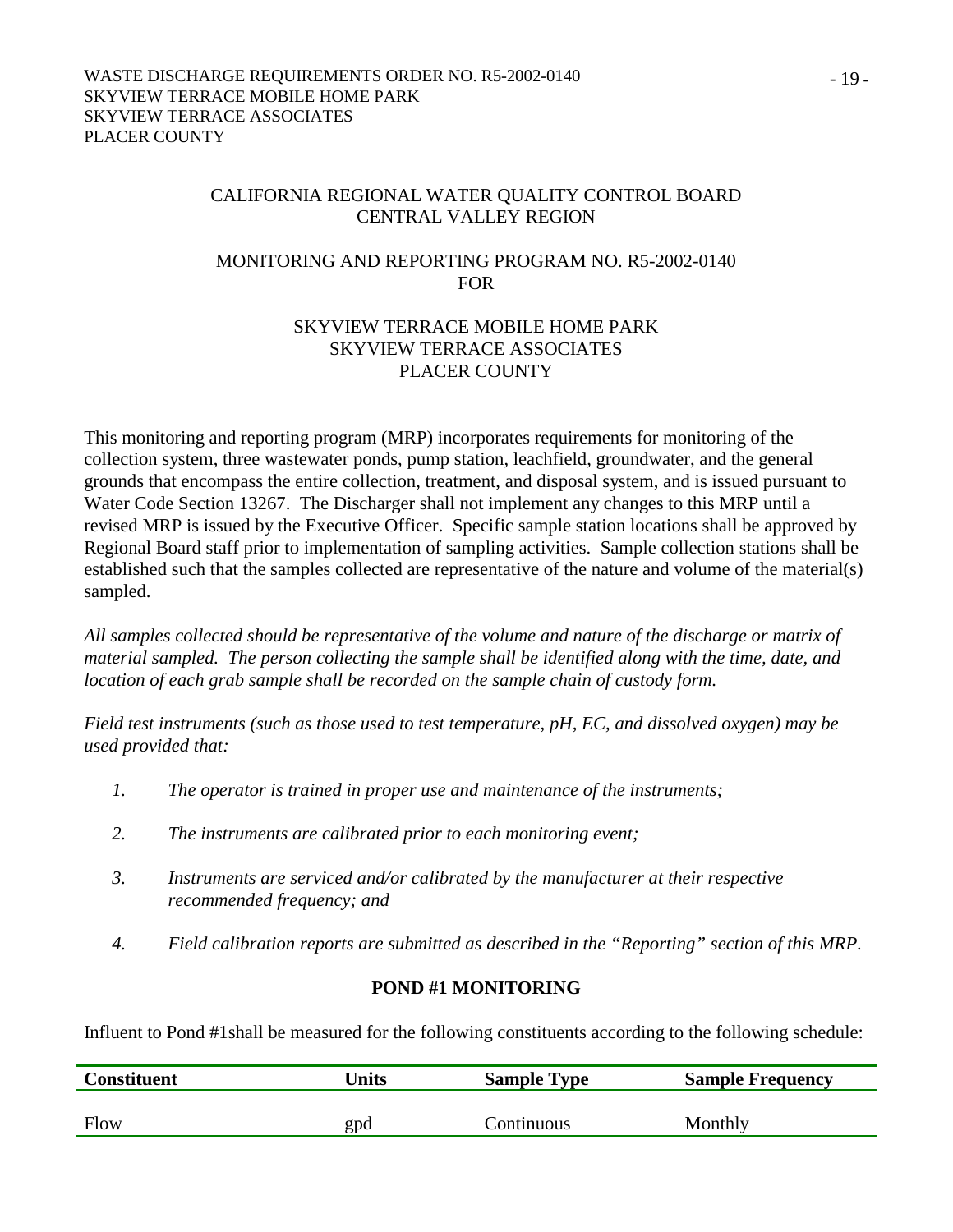| <b>Constituent</b>             | <b>Units</b>  | <b>Sample Type</b> | <b>Sample Frequency</b> |
|--------------------------------|---------------|--------------------|-------------------------|
| Dissolved Oxygen               | mg/l          | Grab               | Monthly                 |
| <b>Electrical Conductivity</b> | $\mu$ mhos/cm | Grab               | Monthly                 |
| pH                             | pH units      | Grab               | Monthly                 |
| BOD <sub>5</sub> <sup>1</sup>  | mg/1          | Grab               | Quarterly               |
| $TSS^2$                        | mg/l          | Grab               | Quarterly               |
| Nitrates as N                  | mg/1          | Grab               | Quarterly               |
| Total Kjeldahl Nitrogen        | mg/1          | Grab               | Quarterly               |
| Fecal Coliform <sup>3</sup>    | $MPN/100$ ml  | Grab               | Quarterly               |
| Total Coliform <sup>3</sup>    | $MPN/100$ ml  | Grab               | Quarterly               |

<sup>1</sup> 5-day, 20<sup>°</sup>C Biochemical Oxygen Demand

<sup>2</sup> Total Suspended Solids

<sup>3</sup> The number of dilutions may need to be adjusted, five dilutions minimum

## **PONDS #2 AND #3 MONITORING**

Ponds #2 & #3 shall be monitored for the following constituents according to the following schedule:

| <b>Constituent</b>             | <b>Units</b>  | <b>Sample Type</b> | <b>Sample Frequency</b> |
|--------------------------------|---------------|--------------------|-------------------------|
|                                |               |                    |                         |
| Free Board                     | feet, $+0.1$  | Grab               | Monthly                 |
| Dissolved Oxygen               | mg/l          | Grab               | Monthly                 |
| <b>Electrical Conductivity</b> | $\mu$ mhos/cm | Grab               | Monthly                 |
| pH                             | pH units      | Grab               | Monthly                 |
| Fecal Coliform <sup>3</sup>    | $MPN/100$ ml  | Grab               | Quarterly               |
| Total Coliform <sup>3</sup>    | $MPN/100$ ml  | Grab               | Quarterly               |
|                                |               |                    |                         |

The number of dilutions may need to be adjusted, five dilutions minimum

#### **LEACHFIELD INFLUENT MONITORING**

The Discharger shall monitor the leachfield influent for the following constituents according to the following schedule:

| <b>Constituent</b>             | Units         | <b>Sample Type</b> | <b>Sample Frequency</b> |
|--------------------------------|---------------|--------------------|-------------------------|
|                                |               |                    |                         |
| Flow                           | gpd           | Continuous         | Monthly <sup>1</sup>    |
| pH                             | pH units      | Grab               | Monthly <sup>1</sup>    |
| <b>Electrical Conductivity</b> | $\mu$ mhos/cm | Grab               | Monthly <sup>1</sup>    |
| BOD <sub>5</sub>               | mg/1          | Grab               | Quarterly               |
| <b>Nitrates</b>                | $mg/l$ as N   | Grab               | Quarterly               |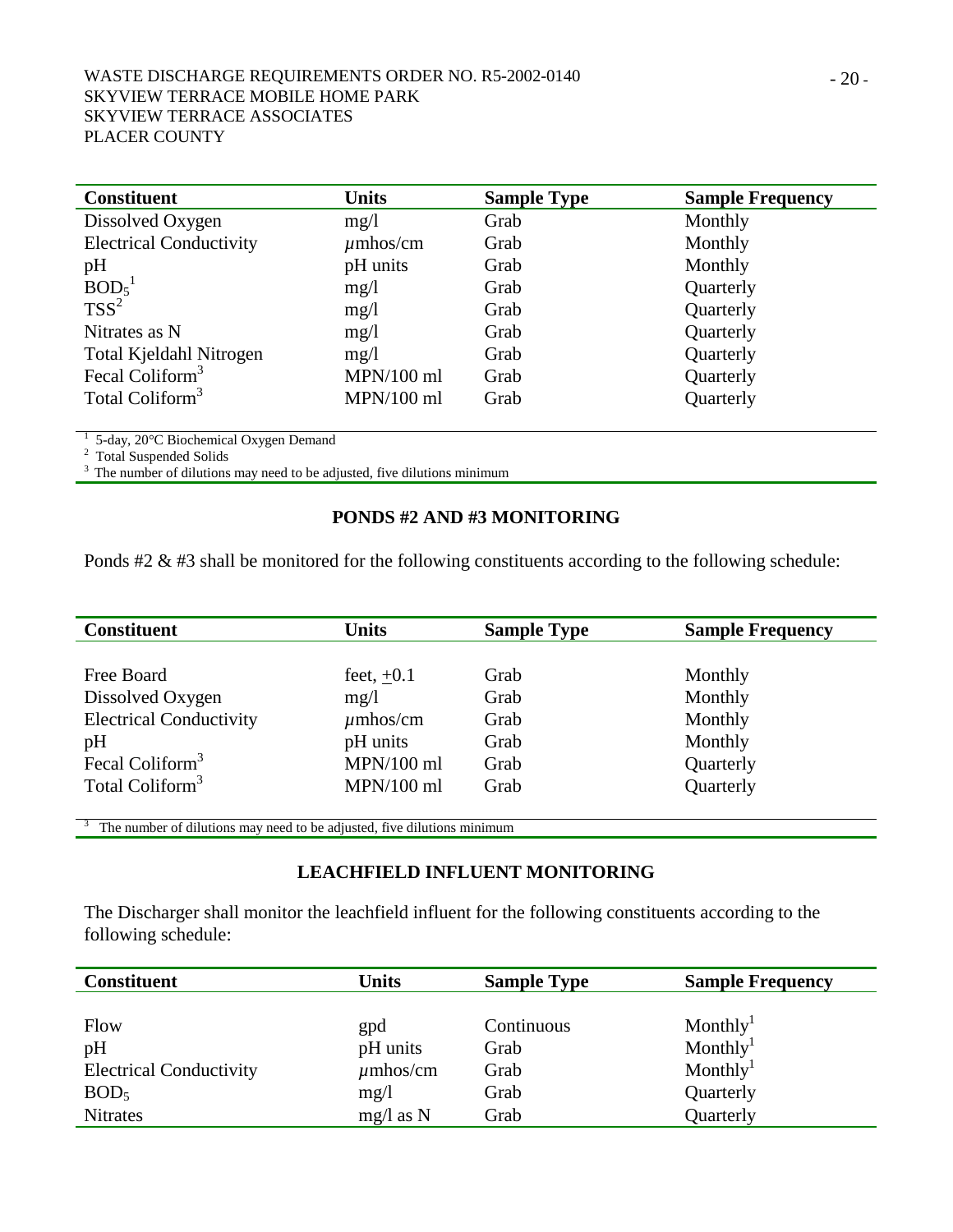#### WASTE DISCHARGE REQUIREMENTS ORDER NO. R5-2002-0140 SKYVIEW TERRACE MOBILE HOME PARK SKYVIEW TERRACE ASSOCIATES PLACER COUNTY

| <b>Total Suspended Solids</b> | mg/l | Grab | Quarterly |
|-------------------------------|------|------|-----------|
| Oil and Grease                | mg/1 | Grab | Quarterly |

 $1$  After the first year of data has been collected these are to be sampled Quarterly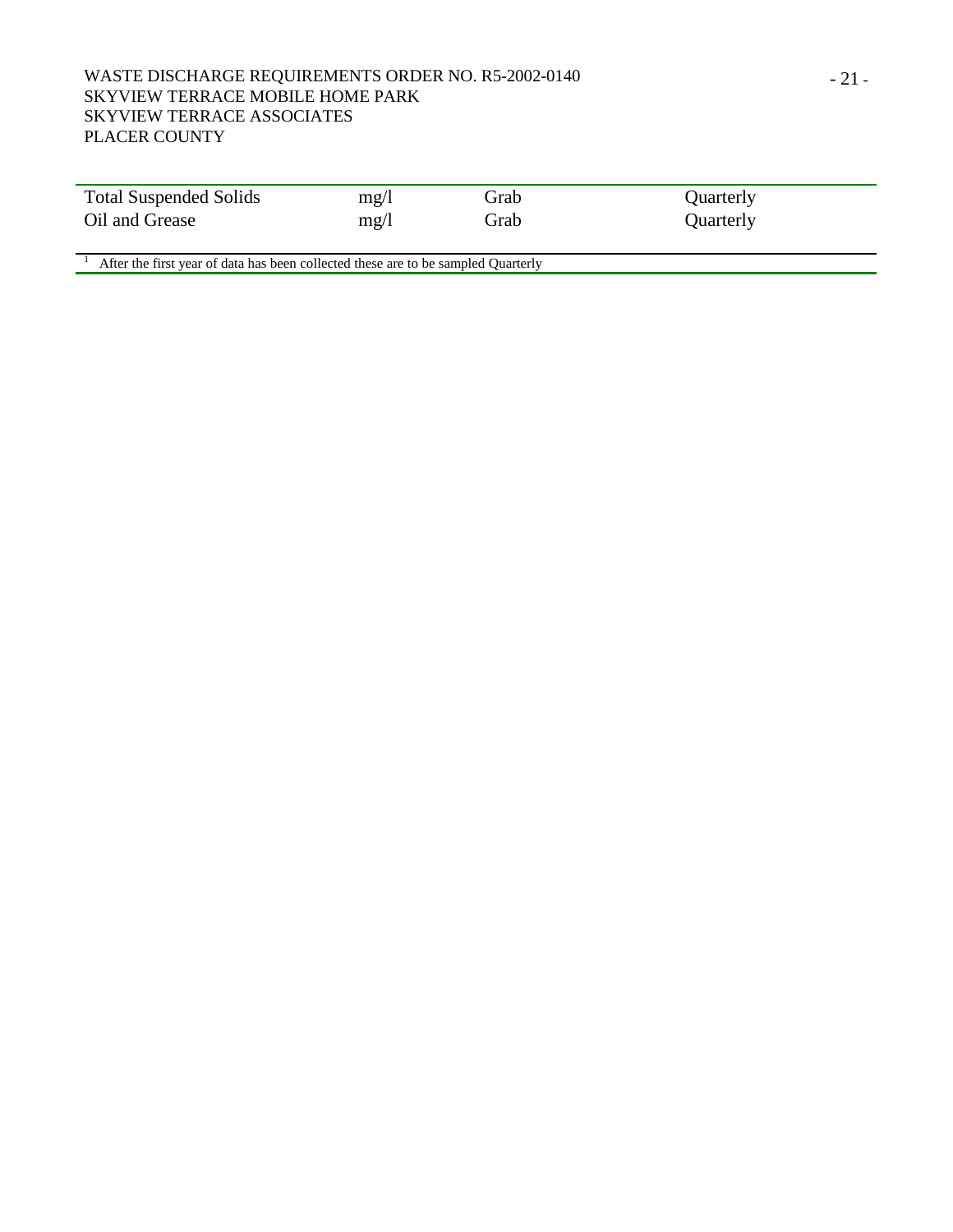#### **LEACHFIELD MONITORING**

All leachfield facilities including distribution pipeline, distribution lines and boxes, diversion trenches, effluent disposal trenches, and other appurtenant monitoring systems associated with the leachfield water level measuring tubes(s), shall be inspected on a monthly basis. Observations made during these inspections shall be recorded on a monthly basis.

Inspections of the leachfield facilities will be comprised of a physical evaluation of the disposal site (leachfield area) to determine whether waste is being contained beneath the ground surface. The ground in the immediate vicinity and surrounding the disposal site shall be inspected to determine the presence of effluent on the ground surface. The inspection report shall include any findings of springs or surfacing effluent, which would indicate a failure to the system.

A written report of the conditions observed for the system shall be prepared following each inspection. Such written description shall include name of the person making the entry, the condition of all the items listed in the above paragraphs, and shall identify any maintenance work necessary on the physical aspects of the system.

And the following measurements shall be in addition to and compliment the above visual leachfieldmonitoring program:

| <b>Constituent</b>                                | <b>Units</b>  | <b>Type of Sample</b> | <b>Sampling Frequency</b> |
|---------------------------------------------------|---------------|-----------------------|---------------------------|
| <b>Water Level Below</b><br>Surface in All System | <b>Inches</b> | Grab                  | Monthly                   |
| Risers<br>Flow                                    | mgd           | Continuous            | Monthly                   |

## **GROUNDWATER MONITORING**

Prior to construction, plans and specifications for groundwater monitoring wells shall be submitted to Board staff for review and approval. Each monitoring well sample shall include at least the following:

| <b>Constituent</b>             | Units         | <b>Sample Type</b> | <b>Sample Frequency</b> |
|--------------------------------|---------------|--------------------|-------------------------|
|                                |               |                    |                         |
| Elevation                      | feet, $+0.1$  | Grab               | Quarterly               |
| <b>Electrical Conductivity</b> | $\mu$ mhos/cm | Grab               | Quarterly               |
| pH                             | pH units      | Grab               | Quarterly               |
| BOD <sub>5</sub>               | mg/l          | Grab               | Quarterly               |
| <b>Nitrates</b>                | $mg/l$ as N   | Grab               | Quarterly               |
| Fecal Coliform <sup>3</sup>    | $MPN/100$ ml  | Grab               | Quarterly               |
| Total Coliform <sup>3</sup>    | $MPN/100$ ml  | Grab               | Quarterly               |
|                                |               |                    |                         |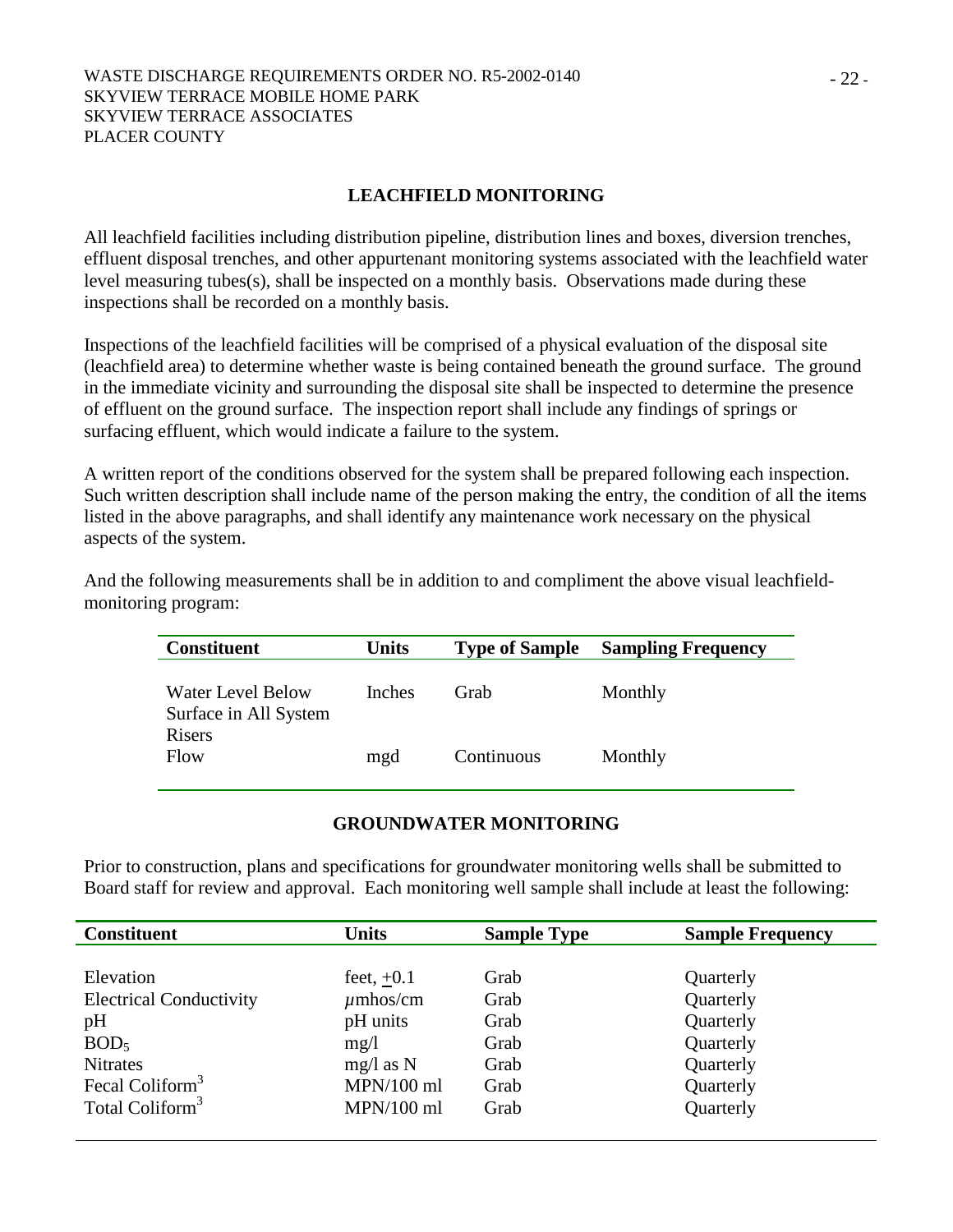| <b>Constituent</b>                                                      | Units | <b>Sample Type</b> | <b>Sample Frequency</b> |  |  |  |
|-------------------------------------------------------------------------|-------|--------------------|-------------------------|--|--|--|
| The number of dilutions may need to be adjusted, five dilutions minimum |       |                    |                         |  |  |  |
| <b>REPORTING</b>                                                        |       |                    |                         |  |  |  |

*All Discharger reporting specified herein shall be submitted pursuant to Section 13267 of the California Water Code.* 

*In reporting monitoring data, the Discharger shall arrange the data in tabular form so that the date, sample type (e.g., influent, effluent, etc.), and reported analytical result for each sample are readily discernible. The data shall be summarized in such a manner to clearly illustrate compliance with waste discharge requirements and spatial or temporal trends, as applicable. The results of any monitoring done more frequently than required at the locations specified in the Monitoring and Reporting Program shall be reported to the Regional Board.* 

As required by the California Business and Professions Code Sections 6735, 7835, and 7835.1, all groundwater Monitoring Reports shall be prepared under the direct supervision of an appropriate registered professional and signed by the registered professional.

## **A. Monthly Reports**

Monthly Reports for the pond monitoring and other sampling performed monthly shall be submitted to the Regional Board by the **1st day of the second month following sampling**. Monthly Reports for the months of March, June, September, and December may be submitted as part of the Quarterly Monitoring Report, if desired. Monthly monitoring reports shall include the following:

- 1. Observation logs, resident complaints, and continuous, daily, weekly, and monthly monitoring conducted during the month;
- 2. A scaled map showing relevant structures and features of the facility, the locations of the sampling stations, observation areas, and any other sampling stations.
- 3. A comparison of monitoring data to the discharge specifications and an explanation of any violation of those requirements. Data shall be presented in tabular format;
- 4. If requested by staff, copies of laboratory analytical report(s); and
- 5. A calibration log verifying calibration of all hand-held monitoring instruments and devices used to comply with the prescribed monitoring program

## **B. Quarterly Reports**

The Discharger shall establish a quarterly groundwater sampling schedule such that samples are obtained approximately every three months. Quarterly Monitoring Reports shall be submitted to the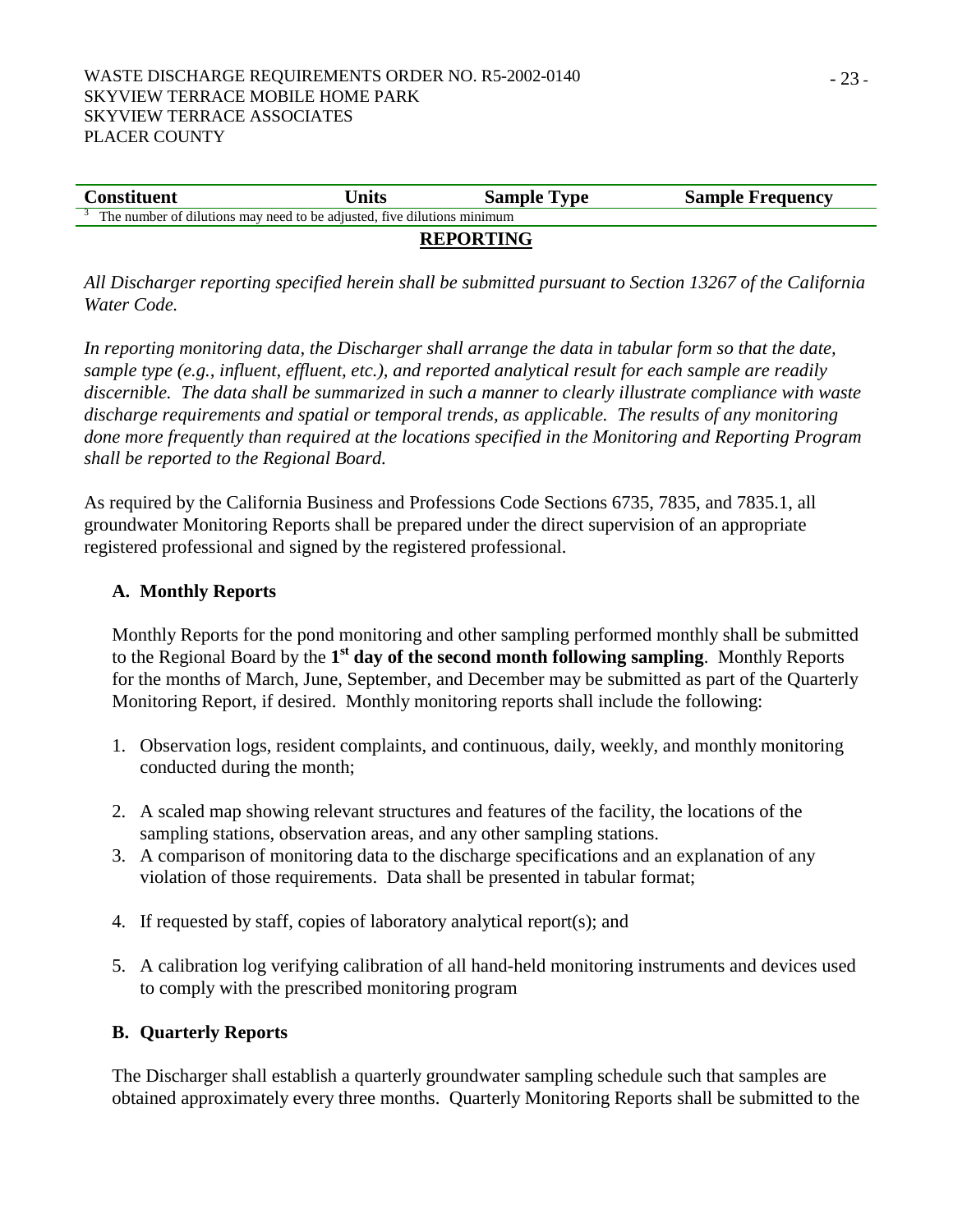Regional Board by the **1st day of second month following sampling May, August, November, and February** each year. The Quarterly Report shall include the following:

- 1. A narrative description of all preparatory, monitoring, sampling, and analytical testing activities. The narrative shall be sufficiently detailed to verify compliance with the WDRs, this MRP, and the Standard Provisions and Reporting Requirements. The narrative shall be supported by field logs for each well documenting depth to groundwater; parameters measured before, during, and after purging; method of purging; calculation of the casing volume; and total volume of water purged.
- 2. A narrative discussion of the analytical results for all media and locations monitored, including spatial and temporal trends, with reference to summary data tables, graphs, and appended analytical reports (as applicable).
- 3. A comparison of monitoring data to the discharge specifications, groundwater limitations and surface water limitations, and explanation of any violation of those requirements.
- 4. Summary data tables of historical and current water table elevations and analytical results.
- 5. A scaled map showing relevant structures and features of the facility, the locations of monitoring wells and any other sampling stations.
- 6. Copies of laboratory analytical report(s).

# **C. Annual Monitoring Report**

The Fourth Quarter Report (**due by 30 January of each year**) shall also serve as an Annual Monitoring Report. At a minimum, the Annual Monitoring Report shall include the following:

- 1. The contents of a regular Quarterly Report (i.e., monitoring results for the last groundwater and surface water monitoring event of the previous calendar year);
- 2. If requested by staff, tabular and graphical summaries of all monitoring data obtained during the previous year;
- 3. Information on the disposal of biosolids;
- 4. A discussion of compliance and the corrective action taken, as well as any planned or proposed actions needed to bring the discharge into full compliance with the waste discharge requirements;
- 5. A discussion of the long-term trends in the concentrations of the pollutants in the groundwater monitoring wells; and